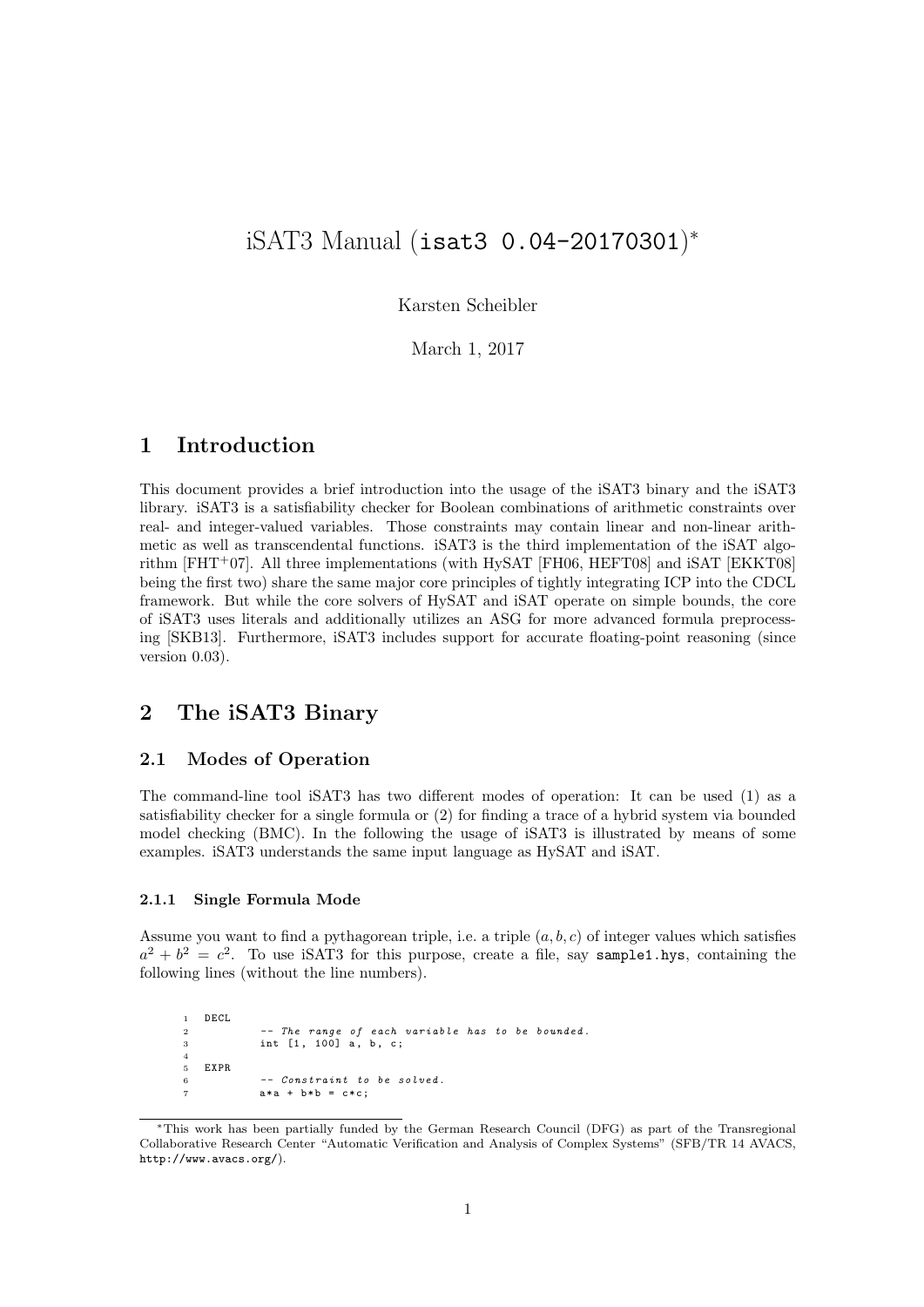In single formula mode the input file has two sections: The first section, starting with the keyword DECL, contains declarations of all variables occuring in the formula to be solved. The second section, starting with EXPR, contains the formula itself, in this case consisting of a single arithmetic constraint only. After calling iSAT3 the following output is generated, reporting  $a = 3, b = 4$  and  $c = 5$  as a satisfying valuation.

```
1 # isat3 -I -v sample1.hys<br>2 opening 'sample1.hys' for
    opening 'sample1.hys' for reading
 3 parsing ( user time 0.000000 seconds )
4 rewrite ( user time 0.000000 seconds )
 5 cnf generation (user time 0.000000 seconds)
 6 starting to solve
    a:
 8 \qquad [3, 3] -- point interval<br>9 b:
9 b:<br>10
          [4, 4] -- point interval
11 c:
12 [5, 5] -- point interval
13 SATISFIABLE [satisfiable with all values in the given intervals]
```
You might have noticed, that iSAT3 writes the result in form of *intervals* instead of single values. This is due to the fact that calculations in iSAT3 are carried out in interval arithmetic. In contrast to the examples presented in this brief introduction, the solution intervals computed by iSAT3 will in general be non-point intervals.

#### 2.1.2 Bounded Model Checking Mode

Bounded model checking (BMC) of a hybrid system aims at finding a run of bounded length  $k$ which

- starts in an initial state of the system,
- obeys the system's transition relation, and
- ends in a state in which a certain (desired or undesired) property holds.

The idea of BMC is to construct a formula which is satisfiable if and only if a trace with above properties exists. In case of satisfiability, any satisfying valuation of this formula corresponds to such a trace.

For specifying BMC tasks, iSAT3 has a second input file format which consists of four parts:

- DECL: As above, this part contains declarations of all variables. Furthermore, you can define symbolic constants in this section (see the definition of f in line 2 in the example below).
- INIT: This part is a formula describing the initial state(s) of the system to be investigated. In the example below, x is initialized to 0.5, and jump is set to false, since this is the only valuation which satisfies the constraint !jump, where '!' stands for 'not'.
- TRANS: This formula describes the transition relation of the system. Variables may occur in primed  $(x')$  or unprimed  $(x)$  form. A primed variable represents the value of that variable in the successor step, i.e. after the transition has taken place. Thus, line 14 of the example states, that if jump is false in the current state, then the value of x in the next state is given by its current value plus 2. The semicolon which terminates each constraint can be read as an AND-operator. Hence, TRANS in the example is a conjunction of three constraints.
- TARGET: This formula characterises the state(s) whose reachability is to be checked. In the example below, we want to find out if a state is reachable in which x > 3.5 holds.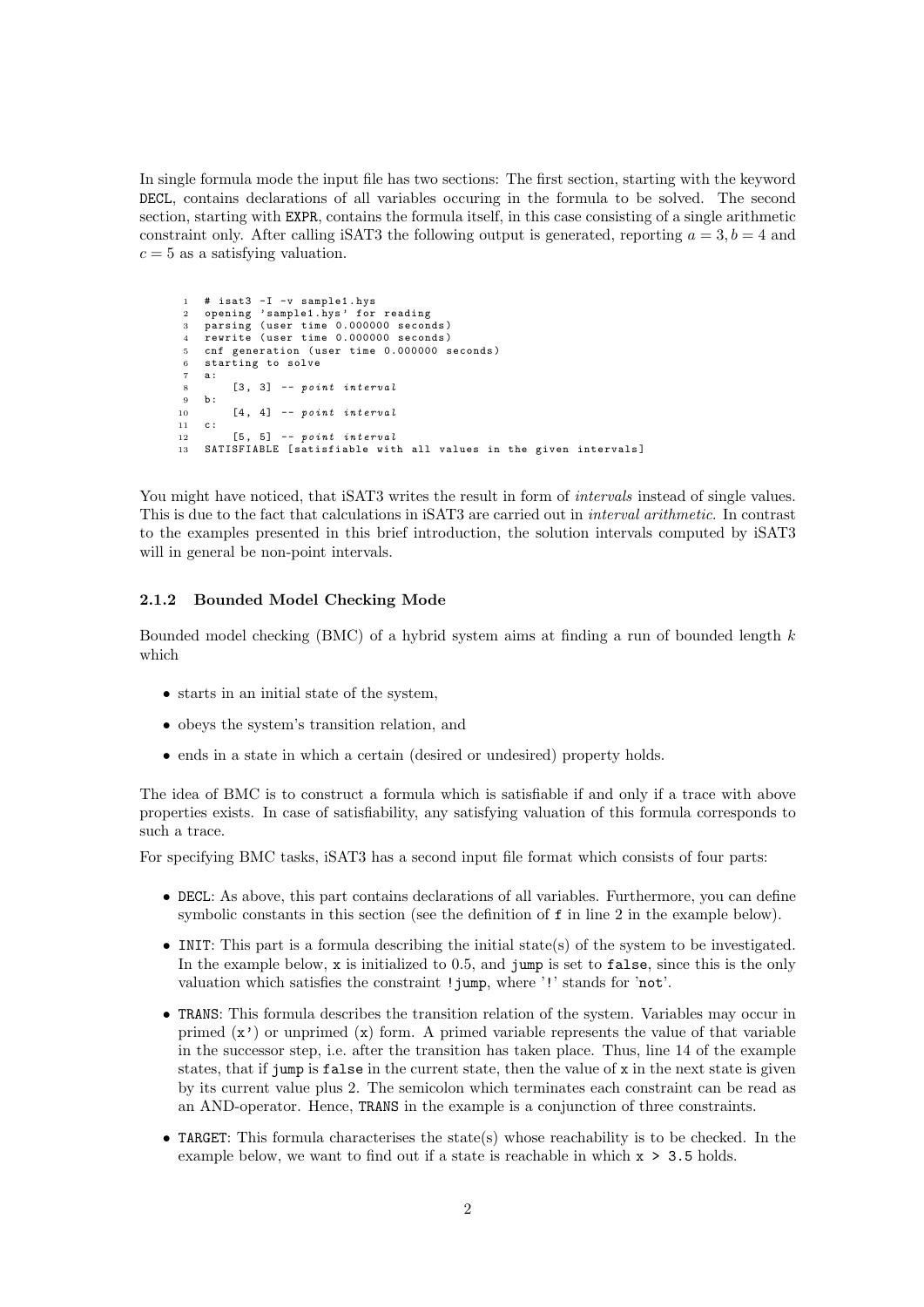```
1 DECL<br>2
                     define f = 2.0;
 3 real [0, 1000] x;
 4 boole jump ;
 5
 6 INIT
 \begin{array}{ccc} 7 & \text{x} = 0.5; \\ 8 & \text{limp} \end{array}! jump;
\begin{array}{c} 9 \\ 10 \end{array}10 TRANS
11 jump' <-> ! jump;
12
13 jump \rightarrow f * x ' = x;
14 \frac{1}{1} \text{jump} \rightarrow x' = x + 2;\begin{array}{c} 1\,5 \\ 1\,6 \end{array}\begin{array}{cc} 16 & \texttt{TARGET} \\ 17 & \end{array}x > 3.5;
```
When calling iSAT3 with the input file above, it successively unwinds the transition relation  $k = 0, 1, 2, \ldots$  times, conjoins the resulting formula with the formulae describing the initial state and the target states, and thereafter solves the formula thus obtained.

From the excerpts of the tool ouput below you can see that for  $k = 0, 1, 2, 3, 4$ , the formulae are all unsatisfiable, for  $k = 5$  however, a solution is found. Note, that iSAT3 reports the values of jump and x for each step k of the system. After the last transition, as required,  $x > 3.5$  holds.

```
1 # isat3 -I -v -v sample2.hys<br>2 opening 'sample2.hys' for re
     opening 'sample2.hys' for reading
 3 parsing ( user time 0.000000 seconds )
 4 rewrite ( user time 0.000000 seconds )
     cnf generation (user time 0.000000 seconds)
     starting to solve
     depth 0 is UNSATISFIABLE (user time 0.000000 seconds)
 8 depth 1 is UNSATISFIABLE (user time 0.000000 seconds)
9 depth 2 is UNSATISFIABLE (user time 0.000000 seconds)<br>10 depth 3 is UNSATISFIABLE (user time 0.000000 seconds)
      depth 3 is UNSATISFIABLE (user time 0.000000 seconds)
11 depth 4 is UNSATISFIABLE (user time 0.000000 seconds)<br>12 depth 5 is SATISFIABLE [satisfiable with all values i
12 depth 5 is SATISFIABLE [satisfiable with all values in the given intervals] ...<br>13 jump@0:
      jump@0:
14 false
15 x@0 :
16 [0.5 , 0.5] -- point interval
17 \t x@1:<br>18
           [2.5, 2.5] -- point interval
19 jump@1 :
20 \frac{1}{21} \frac{1}{20} \frac{1}{20} \frac{1}{20} \frac{1}{20} \frac{1}{20} \frac{1}{20} \frac{1}{20} \frac{1}{20} \frac{1}{20} \frac{1}{20} \frac{1}{20} \frac{1}{20} \frac{1}{20} \frac{1}{20} \frac{1}{20} \frac{1}{20} \frac{1}{20} \frac{1}{20} \frac{1}{20}x@2:22 [1.25 , 1.25] -- point interval
23 jump@2:<br>24 fal
24 false<br>25 x@3:
25 \times @3:<br>26
26 ....<br>26 [3.25, 3.25] -- point interval<br>27 iump@3:
      jump@3:
28 true<br>29 x@4:
29 x@4:<br>30
30 [1.625, 1.625] -- point interval<br>31 jump@4:
31 jump@4 :
           false
33 x@5 :
34 [3.625 , 3.625] -- point interval
35 jump@5 :
36 true<br>37 UNSAFE
      UNSAFE [target is reachable with all values in the given intervals]
```
# 2.2 Input Language: Classical Types, Operators, and Expressions

## 2.2.1 Types

• Types supported by iSAT3 are: boole, int, and real. In order to maintain compatibility with the input language of all earlier versions real is an alias for float. Historically, float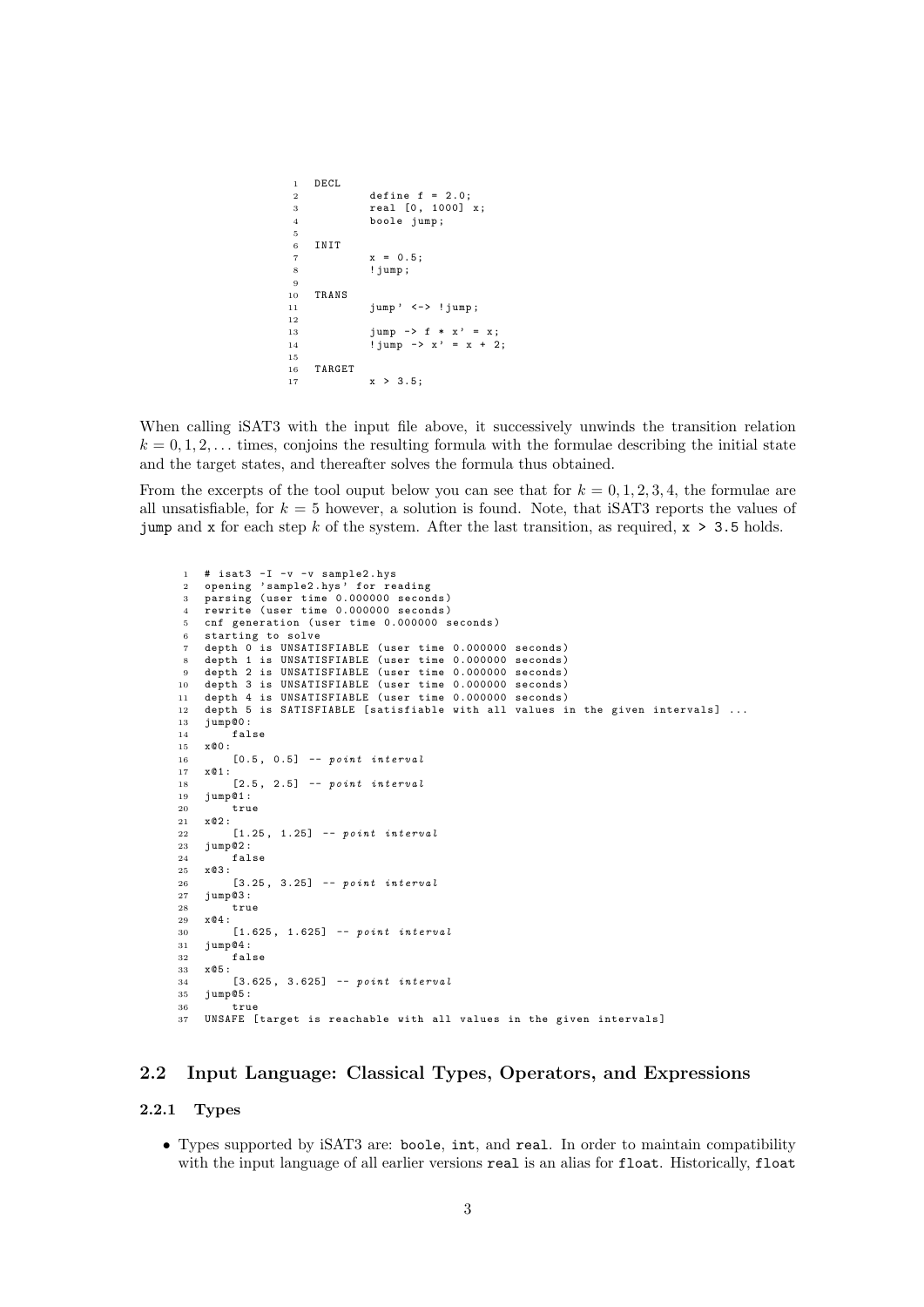is the type for all real-valued variables, but because this term is misleading, the alias real was added.

- When declaring an integer or a real-valued variable you have to specify the range of this variable. Due to the internal working of iSAT3 these ranges have to be bounded, i.e. you have to specify a lower and an upper bound. To reduce solving time, ranges should be chosen as small as possible.
- Boolean, integer, real-valued variables can be mixed within the same arithmetic constraint.

# 2.2.2 Operators

• Boolean operators:

| Operator      | Type   | Num. Args.     | Meaning                              |
|---------------|--------|----------------|--------------------------------------|
| and           | infix  | $\overline{2}$ | conjunction                          |
| or            | infix  | $\overline{2}$ | disjunction                          |
| nand          | infix  | 2              | negated and                          |
| nor           | infix  | 2              | negated or                           |
| xor           | infix  | $\overline{2}$ | exclusive or                         |
| nxor          | infix  | $\overline{2}$ | negated xor, <i>i.e.</i> equivalence |
| <->           | infix  | $\overline{2}$ | alternative notation for 'nxor'      |
| impl          | infix  | $\overline{2}$ | implication                          |
| $\rightarrow$ | infix  | $\overline{2}$ | alternative notation for 'impl'      |
| not           | prefix |                | negation                             |
|               | prefix |                | alternative notation for 'not'       |

# • Arithmetic operators:

| Operator         | Type   | Num. Args.        | Meaning                                                                 |
|------------------|--------|-------------------|-------------------------------------------------------------------------|
| $\ddot{}$        | infix  | $1 \text{ or } 2$ | unary 'plus' and addition                                               |
|                  | infix  | $1 \text{ or } 2$ | unary 'minus' and subtraction                                           |
| $\ast$           | infix  | $\overline{2}$    | multiplication                                                          |
| abs              | prefix | 1                 | absolute value                                                          |
| min              | prefix | $\overline{2}$    | minimum                                                                 |
| max              | prefix | $\overline{2}$    | maximum                                                                 |
| $ite^{\star}$    | prefix | 3                 | if-then-else                                                            |
| exp              | prefix | 1                 | exponential function regarding base e                                   |
| $exp2^{\star}$   | prefix | 1                 | exponential function regarding base 2                                   |
| $exp10^*$        | prefix | 1                 | exponential function regarding base 10                                  |
| log <sub>c</sub> | prefix | 1                 | logarithmic function regarding base $e$                                 |
| $log2*$          | prefix | 1                 | logarithmic function regarding base 2                                   |
| $log10^{\star}$  | prefix | 1                 | logarithmic function regarding base 10                                  |
| sin              | prefix | $\mathbf{1}$      | sine (unit: radian)                                                     |
| cos              | prefix | $\mathbf{1}$      | $cosine$ (unit: radian)                                                 |
| pow              | prefix | $\overline{2}$    | <i>nth</i> power, <i>n</i> (2nd argument) has to be an integer, $n > 0$ |
|                  | infix  | $\overline{2}$    | <i>nth</i> power, <i>n</i> (2nd argument) has to be an integer, $n > 0$ |
| nrt              | prefix | $\overline{2}$    | <i>nth</i> root, <i>n</i> (2nd argument) has to be an integer, $n > 1$  |

The operators abs, min, max, ite, exp, exp2, exp10, log, log2, log10, sin, cos, pow and nrt have to be called with their arguments being separated by commas (if the operation has more than one argument) and enclosed in brackets, e.g.  $min(x, y)$ . Operators marked with  $\star$  are only available when the option --extended-hys-syntax is set.

- Relational operators:  $>, >=, <, <=, =, != (all infix)$ . Note that  $(1 < x < 2)$  is not the same as ((1 < x) and (x < 2)). (1 < x < 2) is interpreted as ((1 < x) < 2) with (1 < x) being either 0 or 1 depending if the condition is false or true.
- Precedence of operators: The following list shows all operators ordered by their precedence, starting with the one that binds strongest. You can use brackets in the input file to modify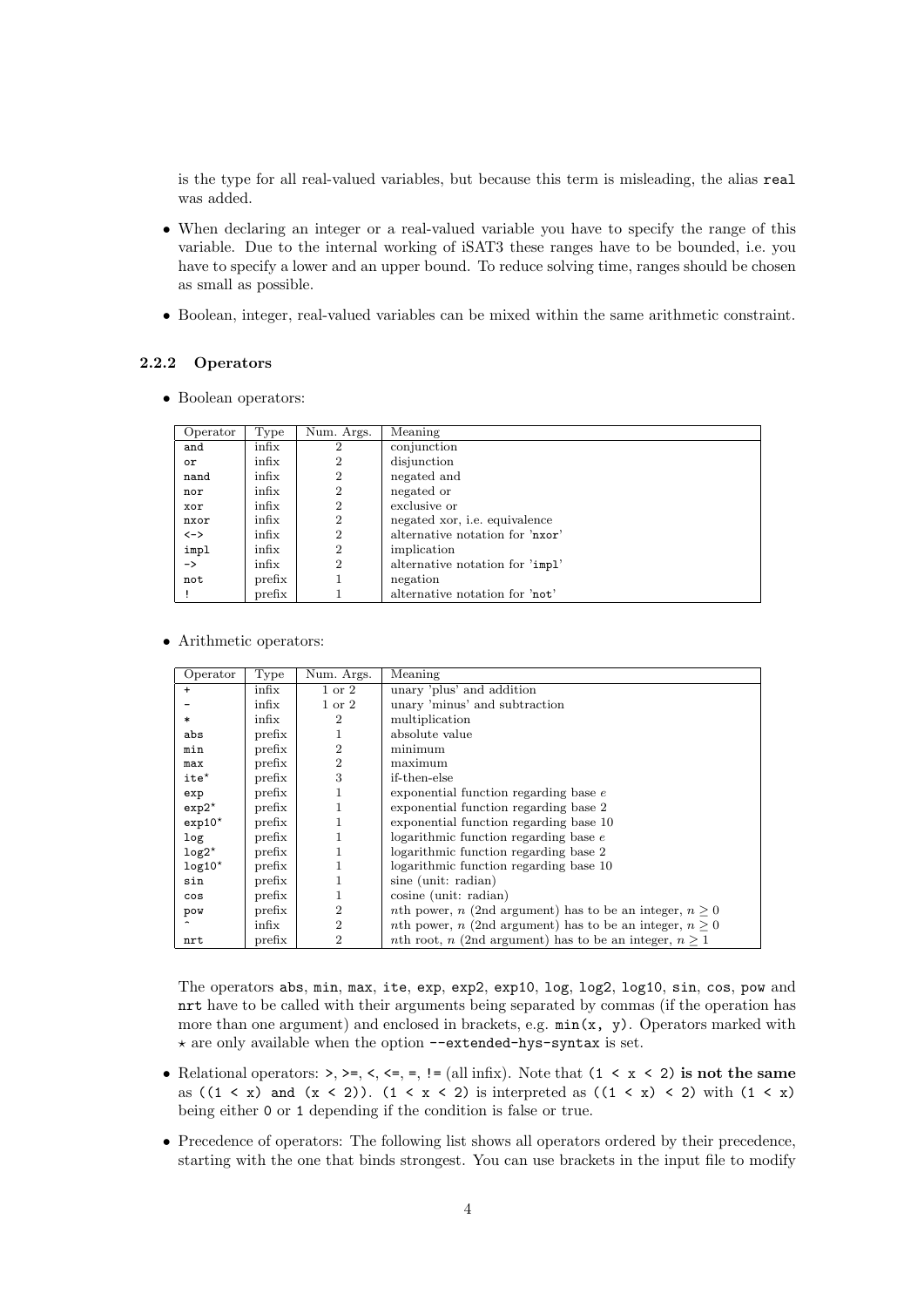the order of term evaluation induced by these precedence rules.

```
\triangleright !, \hat{ }\triangleright unary plus, unary minus
\triangleright *
> +, -\triangleright abs, min, max, ite, exp, exp2, exp10, log, log2, log10, sin, cos, pow, nrt
\triangleright >, >=, <, <=, =, !=
\triangleright and, nand
\triangleright xor, nxor
\triangleright or, nor
\triangleright impl
```
### 2.2.3 Expressions

- Let a and b be Boolean variables and x and y be real-valued variables. Examples for expressions are:
	- $D [x * y + 2 * (x 4) > = 5 2 * (x 4)]$  $\triangleright$  (x > 20 and !b) xor a  $D b \le 3.18 * (-5 - y * y * y) = 7$  $> \sin(x + \max(3, y)) < 0.4$  $\rhd$  abs(3.1 \* min(x<sup>2</sup> + y<sup>2</sup>, -x)) <= 10.3
- Note that the individual constraints occurring in a formula have to be conjoined using the ';'-operator. In addition, the last line of each formula has to be terminated with a semicolon.

# 2.3 Input Language: Constants, Types, Operators, and Expressions for Accurate Floating-Point Reasoning

The new types and operations were created with the basic C data types in mind (double, float, char, short, int, long long). Therefore, all types and operators start with the prefix cl which stands for C language. Furthermore, nearly all constants, types or operators targeting:

- the C-double data type start with the prefix cl\_double
- the C-float data type start with the prefix cl\_float
- the C-integer data types start with the prefix  $cl\_genint$  (genint = generic integer)

Note that all listed types and operators are only available when the option --extended-hys-syntax is set.

### 2.3.1 Constants

| Operator         | Meaning                           |
|------------------|-----------------------------------|
| cl_double_nan    | $cl\_double$ not-a-number $(NaN)$ |
| cl_double_neginf | cl_double negative infinity       |
| cl_double_posinf | cl_double positive infinity       |
| cl_double_min    | cl_double smallest normal number  |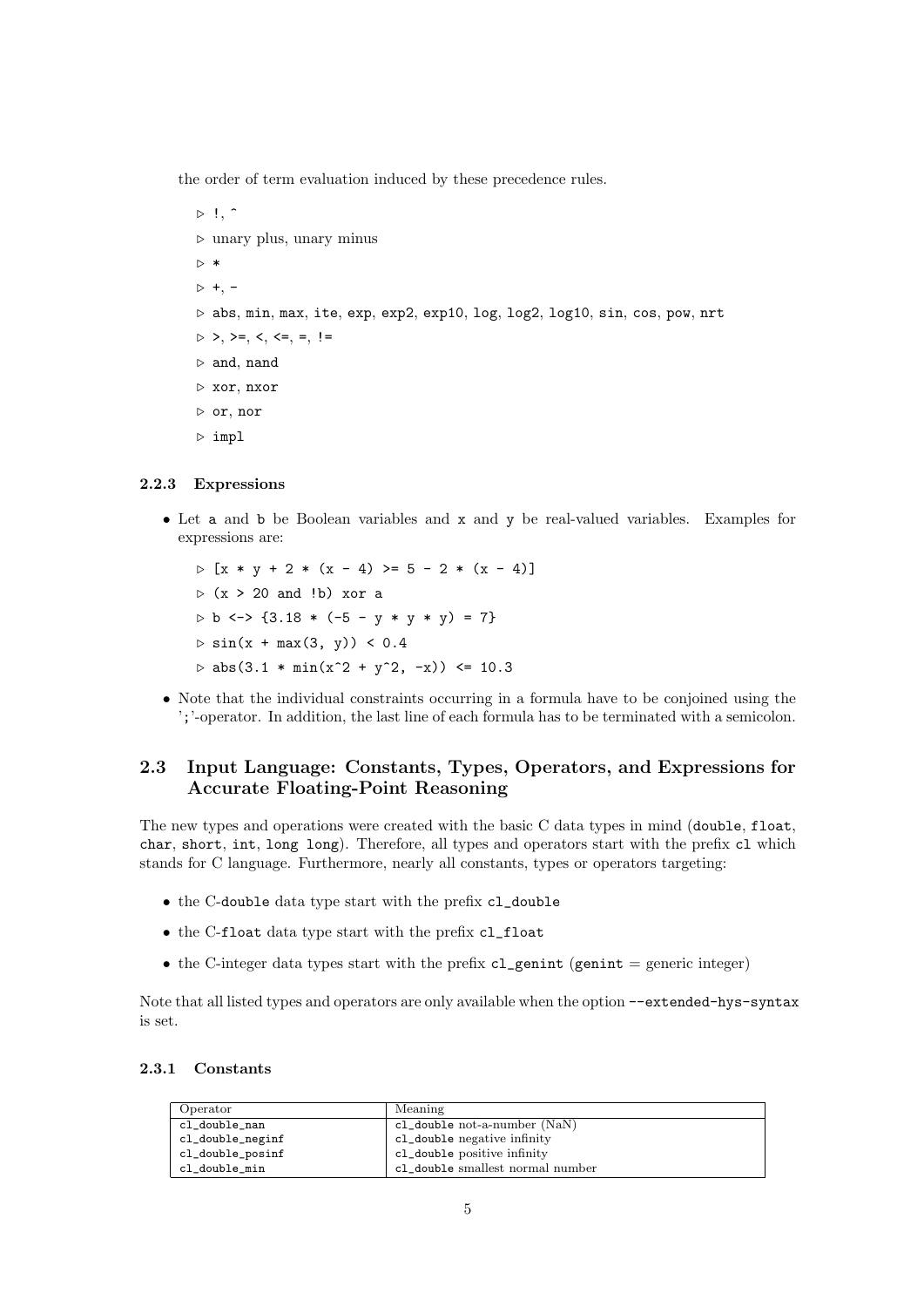| Operator                   | Meaning                                                                       |  |  |
|----------------------------|-------------------------------------------------------------------------------|--|--|
| cl_double_max              | cl_double largest normal number                                               |  |  |
| cl_double_negzero          | cl_double negative zero                                                       |  |  |
| cl_double_poszero          | cl_double positive zero                                                       |  |  |
| cl_double_constant(number) | convert number to cl_double                                                   |  |  |
| cl_float_nan               | $cl_f$ loat not-a-number (NaN)                                                |  |  |
| cl_float_neginf            | cl_float negative infinity                                                    |  |  |
| cl_float_posinf            | cl_float positive infinity                                                    |  |  |
| cl_float_min               | cl_float smallest normal number                                               |  |  |
| cl_float_max               | cl_float largest normal number                                                |  |  |
| cl_float_negzero           | cl_float negative zero                                                        |  |  |
| cl_float_poszero           | cl_float positive zero                                                        |  |  |
| cl_float_constant(number)  | convert number to cl_float                                                    |  |  |
| cl_sint8_min               | smallest number for a signed integer with $8 \text{ bits } (-0x80)$           |  |  |
| cl_sint8_max               | largest number for a signed integer with $8 \text{ bits } (0x7f)$             |  |  |
| cl_uint8_min               | smallest number for an unsigned integer with $8 \text{ bits } (0x00)$         |  |  |
| cl_uint8_max               | largest number for an unsigned integer with $8 \text{ bits } (0 \text{ xff})$ |  |  |
| cl_sint16_min              | smallest number for a signed integer with 16 bits                             |  |  |
| $cl\_sint16$ _max          | largest number for a signed integer with 16 bits                              |  |  |
| cl_uint16_min              | smallest number for an unsigned integer with 16 bits                          |  |  |
| cl_uint16_max              | largest number for an unsigned integer with 16 bits                           |  |  |
| cl_sint32_min              | smallest number for a signed integer with 32 bits                             |  |  |
| $cl\_sint32\_max$          | largest number for a signed integer with 32 bits                              |  |  |
| cl_uint32_min              | smallest number for an unsigned integer with 32 bits                          |  |  |
| cl_uint32_max              | largest number for an unsigned integer with 32 bits                           |  |  |
| cl_sint64_min              | smallest number for a signed integer with 64 bits                             |  |  |
| $cl\_sint64$ _max          | largest number for a signed integer with 64 bits                              |  |  |
| cl_uint64_min              | smallest number for an unsigned integer with 64 bits                          |  |  |
| cl_uint64_max              | largest number for an unsigned integer with 64 bits                           |  |  |
| cl_genint_constant(number) | convert number to cl_genint                                                   |  |  |

Note that cl\_double\_constant(-0) and cl\_double\_constant(0) both represent the positive zero cl\_double\_poszero, because the unary minus is applied before the number conversion. Use cl\_double\_negzero to represent the negative zero. Further note that cl\_double\_constant(), cl\_float\_constant() and cl\_genint\_constant() expect exactly representable numbers, e.g. cl\_double\_constant(0.1) is not allowed. It is recommended to use the hexadecimal bit-precise representation of floating-point numbers, e.g. cl\_float\_constant(0x1.99999ap-4). The following C-snippet demonstrates how printf could be used to output this format:

| 1              |  | #include <stdio.h></stdio.h>      |  |  |  |
|----------------|--|-----------------------------------|--|--|--|
| $\overline{2}$ |  |                                   |  |  |  |
| 3              |  | int main(void)                    |  |  |  |
| $\overline{4}$ |  |                                   |  |  |  |
| $\overline{5}$ |  | float $f = 0.1$ ;                 |  |  |  |
| 6              |  | double $d = 0.1$ :                |  |  |  |
| $\overline{7}$ |  |                                   |  |  |  |
| 8              |  | printf $(\sqrt[n]{1.6a}\n^n, f);$ |  |  |  |
| 9              |  | $printf("%1.13a\n'n", d);$        |  |  |  |
| 10             |  | return (0);                       |  |  |  |
| 11             |  |                                   |  |  |  |
|                |  |                                   |  |  |  |

## 2.3.2 Types

- The following new types are supported by iSAT3: cl\_double, cl\_float, cl\_genint.
- When declaring variables of these types you have to specify the initial range, e.g.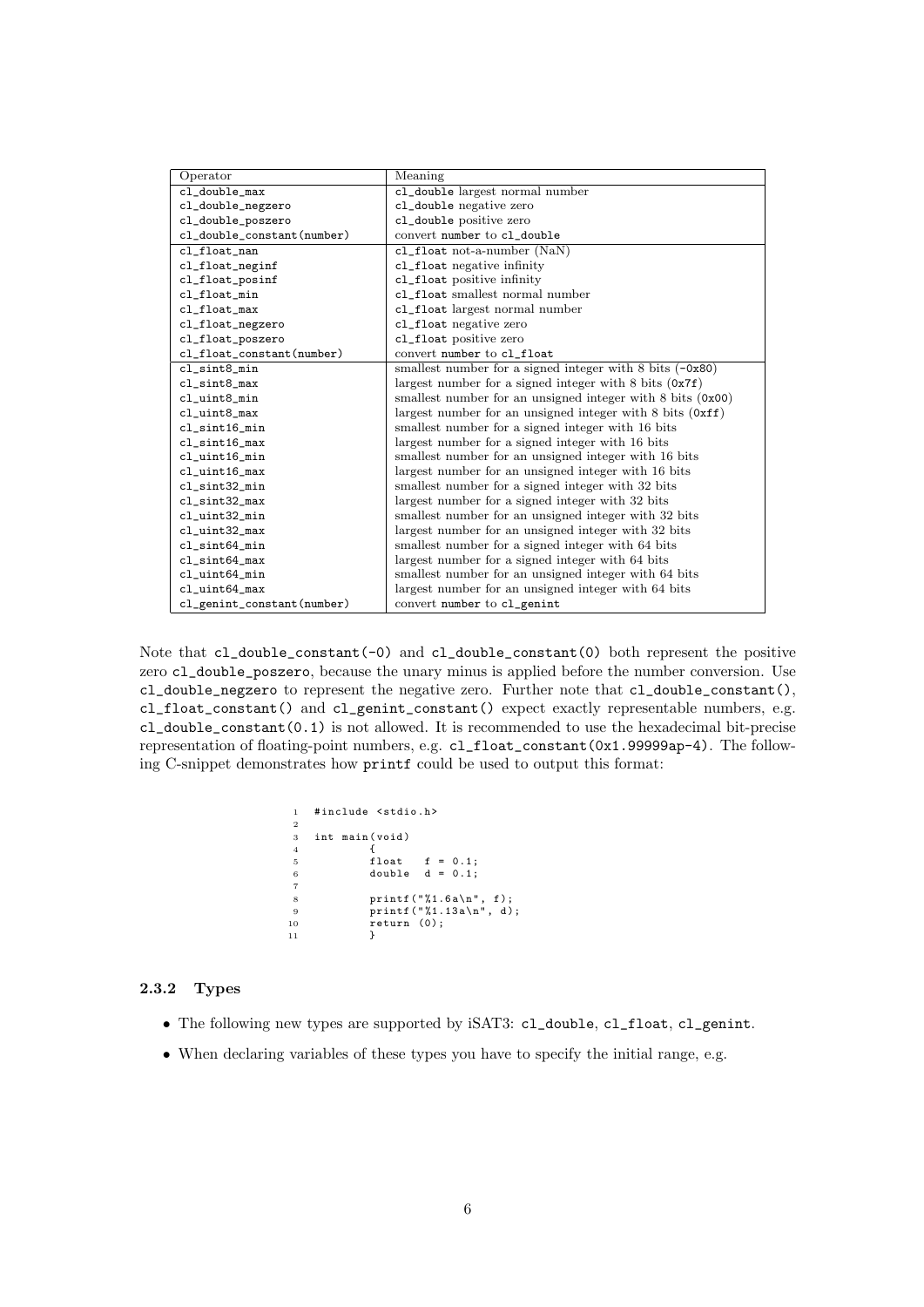```
\begin{array}{cc} 1 & \texttt{DECL} \\ 2 & & \end{array}-- f1 and d1 allow all values (NaN is always allowed and can not be<br>3 -- excluded in the initial interval)<br>cl_double [cl_double_neginf, cl_double_posinf] d1;<br>cl_float [cl_float_neginf, cl_float_posinf] f1;
 6
  7 -- d2 and f2 cutoff some values (but still allow NaN)<br>8 cl_double [cl_double_negero, cl_double_constant(0x1.0p+1020)] d2;<br>9 cl_float [cl_float_min, cl_float_negzero] f2;
10
 11 -- g1 and g2 have the same initial interval<br>
12 cl_genint [cl_genint_constant(-0x80), cl_genint_constant(0x7f)] g1;<br>
13 cl_genint [cl_sint8_min, cl_sint8_max] g2;
14
15 \cdot \ldots
```
#### 2.3.3 Operators

• Arithmetic operators:

| Operator                        | Meaning                                                                 |  |  |
|---------------------------------|-------------------------------------------------------------------------|--|--|
| cl_double_cast_genint(g)        | cast sub-expression g of type cl_genint to cl_double                    |  |  |
| cl_double_cast_float(f)         | cast sub-expression f of type cl_float to cl_double                     |  |  |
| cl_double_abs(d)                | absolute value                                                          |  |  |
| cl_double_minus(d)              | unary minus                                                             |  |  |
| cl_double_ite(b, d1, d2)        | if b is true then select d1 otherwise d2                                |  |  |
| cl_double_add(d1, d2)           | addition                                                                |  |  |
| cl_double_sub(d1, d2)           | subtraction                                                             |  |  |
| $cl_double_mult(d1, d2)$        | multiplication                                                          |  |  |
| cl_double_div(d1, d2)           | division                                                                |  |  |
| $cl_f$ loat_cast_genint $(g)$   | cast sub-expression g of type cl_genint to cl_float                     |  |  |
| cl_float_cast_double(d)         | cast sub-expression f of type cl_float to cl_float                      |  |  |
| $cl_f$ loat_abs $(f)$           | absolute value                                                          |  |  |
| $cl_f$ loat_minus $(f)$         | unary minus                                                             |  |  |
| $cl_f$ loat_ite(b, f1, f2)      | if b is true then select f1 otherwise f2                                |  |  |
| $cl_f$ loat_add $(f1, f2)$      | addition                                                                |  |  |
| $cl_f$ loat_sub $(f1, f2)$      | subtraction                                                             |  |  |
| $cl_f$ loat_mult $(f1, f2)$     | multiplication                                                          |  |  |
| cl_float_div(f1, f2)            | division                                                                |  |  |
| cl_genint_scast_float(f, bw)    | cast sub-expression f of type cl_float to cl_genint (signed             |  |  |
|                                 | integer with constant bitwidth bw)                                      |  |  |
| cl_genint_ucast_float(f, bw)    | cast sub-expression f of type cl_float to cl_genint (unsigned           |  |  |
|                                 | integer with constant bitwidth bw)                                      |  |  |
| cl_genint_scast_double(d, bw)   | cast sub-expression d of type cl_double to cl_genint (signed            |  |  |
|                                 | integer with constant bitwidth bw)                                      |  |  |
| cl_genint_ucast_double(d, bw)   | cast sub-expression d of type cl_double to cl_genint (unsigned          |  |  |
|                                 | integer with constant bitwidth bw)                                      |  |  |
| cl_genint_scast(g, bw)          | cast sub-expression g to a signed integer with constant bitwidth        |  |  |
|                                 | bw                                                                      |  |  |
| cl_genint_ucast(g, bw)          | cast sub-expression g to an unsigned integer with constant              |  |  |
|                                 | bitwidth bw                                                             |  |  |
| cl_genint_sanot(g, bw)          | bitwise arithmetic and of g with constant bitwidth bw, result is        |  |  |
|                                 | signed                                                                  |  |  |
| $cl\_genint\_uanot(g, bw)$      | bitwise arithmetic not of g with constant bitwidth bw, result is        |  |  |
|                                 | unsigned                                                                |  |  |
| $cl\_genint\_saand(g1, g2, bw)$ | bitwise arithmetic and of $g1$ , $g2$ with constant bitwidth bw, re-    |  |  |
|                                 | sult is signed                                                          |  |  |
| cl_genint_uaand(g1, g2, bw)     | bitwise arithmetic and of $g1$ , $g2$ with constant bitwidth bw, re-    |  |  |
|                                 | sult is unsigned                                                        |  |  |
| $cl\_genint\_saor(g1, g2, bw)$  | bitwise arithmetic or of g1, g2 with constant bitwidth bw, result       |  |  |
|                                 | is signed                                                               |  |  |
| cl_genint_uaor(g1, g2, bw)      | bitwise arithmetic or of $g1$ , $g2$ with constant bitwidth bw, result  |  |  |
|                                 | is unsigned                                                             |  |  |
| cl_genint_saxor(g1, g2, bw)     | bitwise arithmetic xor of $g1$ , $g2$ with constant bitwidth bw, result |  |  |
|                                 | is signed                                                               |  |  |
| cl_genint_uaxor(g1, g2, bw)     | bitwise arithmetic xor of $g1$ , $g2$ with constant bitwidth bw, result |  |  |
|                                 | is unsigned                                                             |  |  |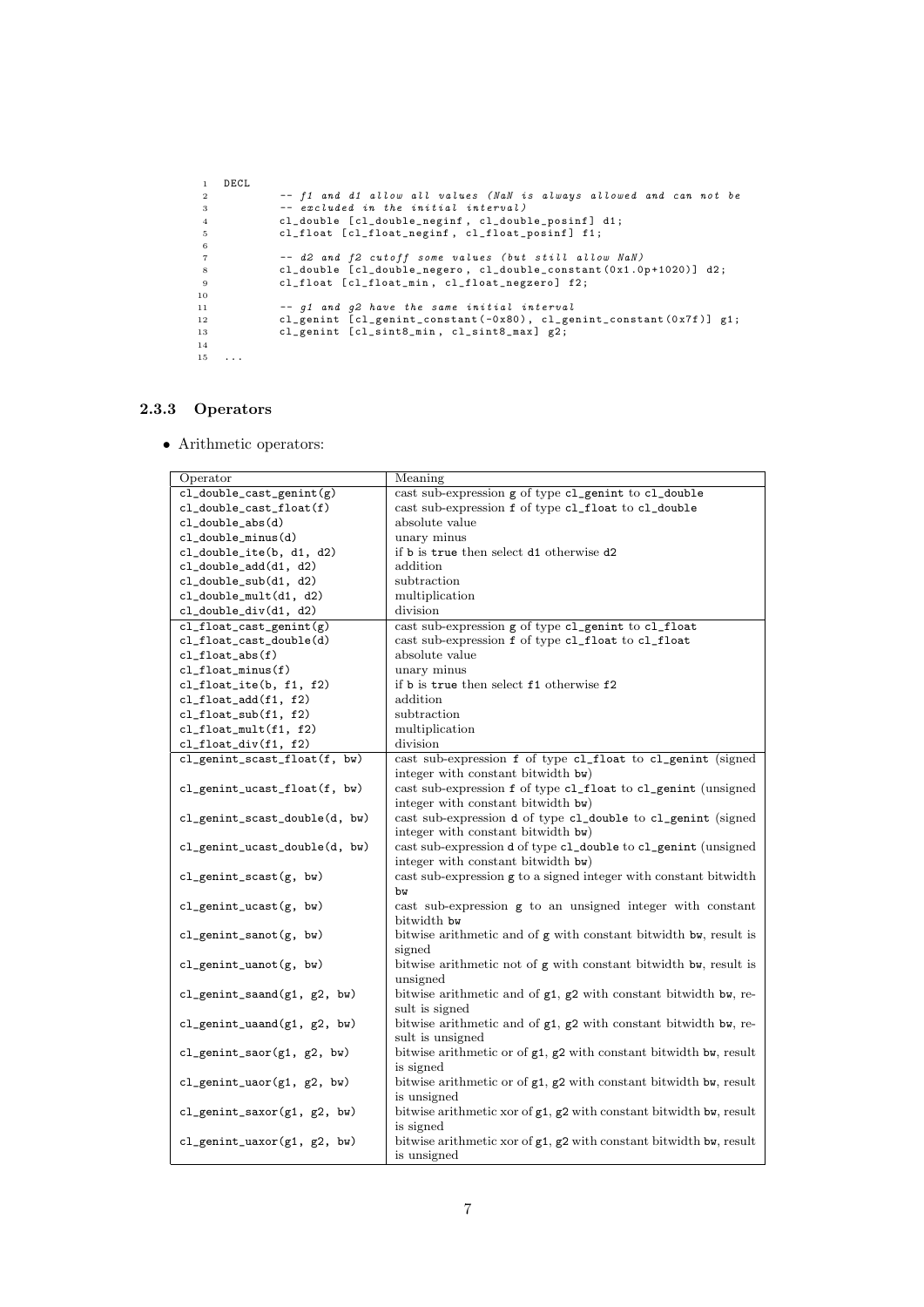| Operator                                   | Meaning                                               |
|--------------------------------------------|-------------------------------------------------------|
| $cl$ <sub>genint</sub> lshift $(g, sv)$    | bitwise left-shift of g with constant shift-value sv  |
| $cl$ <sub>genint_rshift</sub> ( $g$ , sv)  | bitwise right-shift of g with constant shift-value sv |
| $cl\_genint\_abs(g)$                       | absolute value                                        |
| $cl$ <sub>genint</sub> _minus(g)           | unary minus                                           |
| $cl$ <sub>genint_ite(b, g1, g2)</sub>      | if b is true then select $g1$ otherwise $g2$          |
| $cl$ <sub>genint_add</sub> ( $g1$ , $g2$ ) | addition                                              |
| $cl$ <sub>genint_sub</sub> $(g1, g2)$      | subtraction                                           |
| $cl$ genint_mult(g1, g2)                   | multiplication                                        |
| $cl$ <sub>genint_div(g1, g2)</sub>         | division                                              |

• Relational operators:

| Operator                                         | Meaning                                 |
|--------------------------------------------------|-----------------------------------------|
| $cl_double_lisan(d)$                             | true if d is NaN                        |
| $cl_double_less(d1, d2)$                         | C-semantics of less comparison          |
| cl_double_less_equal(d1, d2)                     | C-semantics of less-equal comparison    |
| cl_double_greater(d1, d2)                        | C-semantics of greater comparison       |
| cl_double_greater_equal(d1, d2)                  | C-semantics of greater-equal comparison |
| $cl_double$ -equal $(d1, d2)$                    | C-semantics of equal comparison         |
| $cl\_double\_not\_equal(d1, d2)$                 | C-semantics of not-equal comparison     |
| $cl_double\_total_equal(d1, d2)$                 | C-semantics of an assignment            |
| $cl_f$ loat_isnan $(f)$                          | true if f is NaN                        |
| $cl_f$ loat_less $(f1, f2)$                      | C-semantics of less comparison          |
| $cl_f$ loat_less_equal $(f1, f2)$                | C-semantics of less-equa comparison     |
| $cl_f$ loat_greater $(f1, f2)$                   | C-semantics of greater comparison       |
| $cl_f$ loat_greater_equal $(f1, f2)$             | C-semantics of greater-equal comparison |
| $cl_f$ loat_equal $(f1, f2)$                     | C-semantics of equal comparison         |
| $cl_f$ loat_not_equal $(f1, f2)$                 | C-semantics of not-equal comparison     |
| $cl_f$ loat_total_equal $(f1, f2)$               | C-semantics of an assignment            |
| $cl$ <sub>genint</sub> $less$ (g1, g2)           | less comparison                         |
| $cl$ <sub>genint</sub> less_equal( $g1$ , $g2$ ) | less-equal comparison                   |
| $cl$ <sub>genint</sub> greater( $g1$ , $g2$ )    | greater comparison                      |
| $cl$ <sub>genint</sub> greater_equal(g1, g2)     | greater-equal comparison                |
| $cl$ <sub>genint_equal</sub> ( $g1, g2$ )        | equal comparison                        |
| $cl$ <sub>genint_not_equal(g1, g2)</sub>         | not-equal comparison                    |
| $cl$ <sub>genint_total_equal(g1, g2)</sub>       | alias for cl_genint_equal               |

Note that the floating-point comparison operators mimic the behaviour of the comparison operators in C and do not distinguish between the signed zeros. In order to model an assignment use cl\_double\_total\_equal and cl\_float\_total\_equal. These operators are only true if both arguments represent the same value (the signed zeros are distinguished).

Most of the floating-point operations use round-to-nearest tie-to-even as rounding mode. Only the following four operations use round-to-zero: cl\_genint\_scast\_float(), cl\_genint\_ucast\_float(), cl\_genint\_scast\_double() and cl\_genint\_ucast\_double(). Furthermore, several aspects of casts from floating-point values to integer values are not specified in the C standard. Therefore, the following assumptions are made:

- 1. special floating-point values like the infinities and NaN are mapped to zero
- 2. if the integral part of the floating-point value is too large and does not fit into a cl\_genint with  $n$  bits, then the  $n$  least significant bits of the integral part are taken

The generic operators listed below are provided as syntactic sugar. These operators analyze the types of their sub-expressions and insert casts when needed, e.g.

1. cl\_less( $g$ , f) with  $g$  being of type cl\_genint and f being of type cl\_float will be rewritten to cl\_float\_less(cl\_float\_cast\_genint(g), f),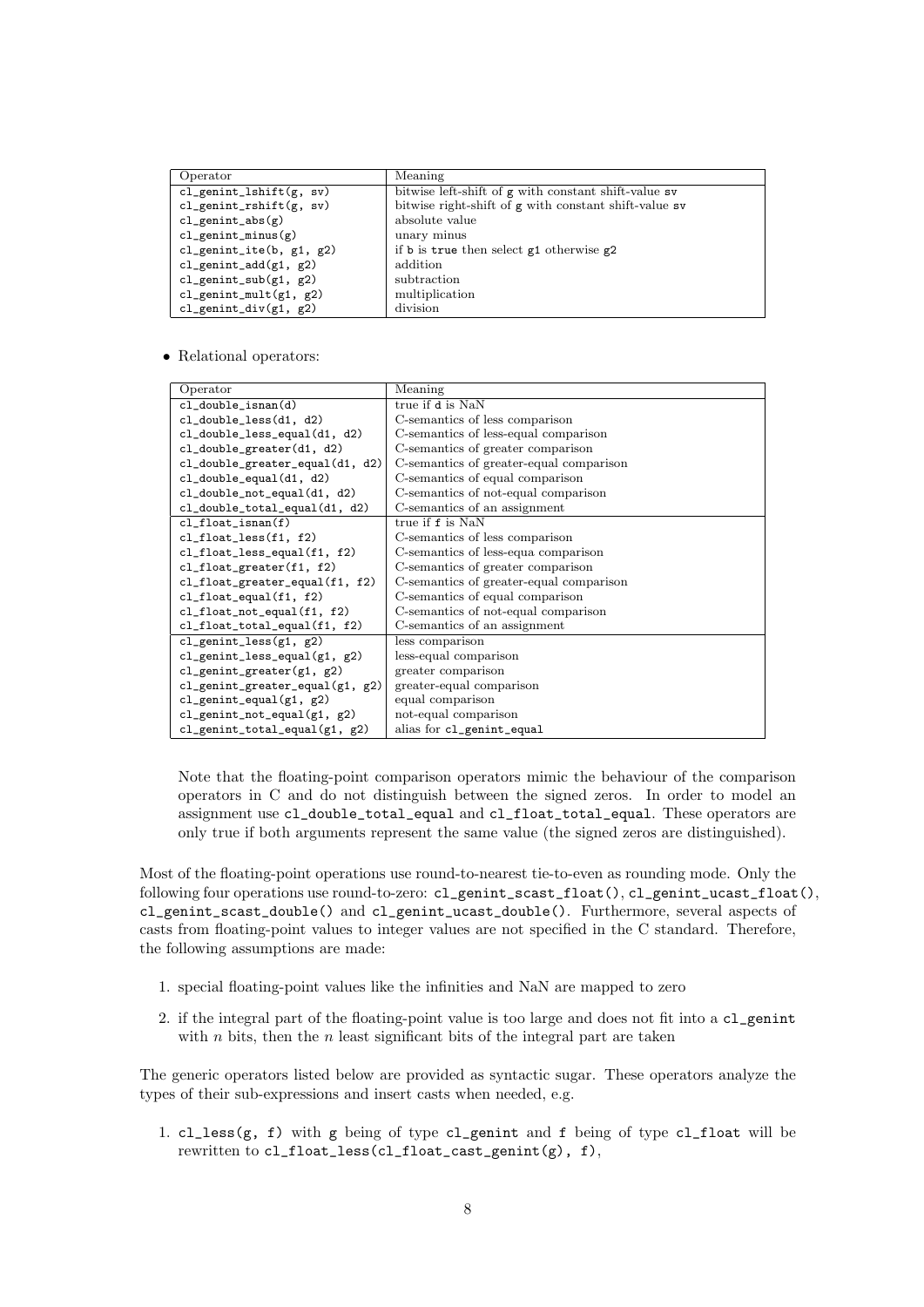2. cl\_add(d1, d2) with the cl\_double arguments d1 and d2 will be rewritten to cl\_double\_add(d1, d2).

If one of the arguments is of type cl\_double, all other arguments are casted to cl\_double as well (if they have a different type). Similarly, if one of the arguments is of type cl\_float (and there is no cl\_double argument), all other arguments are casted to cl\_float. This mimics the type propagation in C.

• Generic arithmetic operators:

| Operator                       | Meaning                                                      |  |  |
|--------------------------------|--------------------------------------------------------------|--|--|
| $cl\_cast_to\_double(dfg)$     | cast sub-expression dfg to cl_double                         |  |  |
| $cl\_cast_to_f$ loat $(dfg)$   | cast sub-expression dfg to cl_float                          |  |  |
| $cl\_scast_to_genint(dfg, bw)$ | cast sub-expression dfg to a signed integer with constant    |  |  |
|                                | bitwidth by                                                  |  |  |
| $cl_ucast_to_genint(dfg, bw)$  | cast sub-expression dfg to an unsigned integer with constant |  |  |
|                                | bitwidth by                                                  |  |  |
| $cl_abs(dfg)$                  | absolute value                                               |  |  |
| $cl$ <sub>minus</sub> $(dfg)$  | unary minus                                                  |  |  |
| $cl\_ite(b, dfg1, dfg2)$       | if b is true then select dfg1 otherwise dfg2                 |  |  |
| $cl\_add(dfg1, dfg2)$          | addition                                                     |  |  |
| $cl\_sub(dfg1, dfg2)$          | subtraction                                                  |  |  |
| $cl_mult(df1, dfg2)$           | multiplication                                               |  |  |
| $cl\_div(dfg1, dfg2)$          | division                                                     |  |  |

• Generic relational operators:

| Operator                             | Meaning                                 |  |  |
|--------------------------------------|-----------------------------------------|--|--|
| $cl\_isnan(dfg)$                     | true if argument is NaN                 |  |  |
| $cl\_less(dfg1, dfg2)$               | C-semantics of less comparison          |  |  |
| $cl\_less\_equal(dfg1, dfg2)$        | C-semantics of less-equal comparison    |  |  |
| $cl\_greater(dfg1, dfg2)$            | C-semantics of greater comparison       |  |  |
| $cl\_greater\_equal(dfg1, dfg2)$     | C-semantics of greater-equal comparison |  |  |
| $cl$ <sub>equal</sub> $(dfg1, dfg2)$ | C-semantics of equal comparison         |  |  |
| $cl\_not\_equal(dfg1, dfg2)$         | C-semantics of not-equal comparison     |  |  |
| $cl\_total\_equal(dfg1, dfg2)$       | C-semantics of an assignment            |  |  |

The following small example should illustrate the usage of the operators. Consider the following C-snippet:

|                | 1 float                                   | f1, f2; |
|----------------|-------------------------------------------|---------|
| $\overline{2}$ | int                                       | g1, g2; |
|                | 3 unsigned short g3, g4;                  |         |
| $\overline{4}$ |                                           |         |
| $5 -$          | if $(f1 < 0.1)$ $f2 = f1$ ;               |         |
| 6              | $g3 = g2 + (((int) f1) + g1);$            |         |
|                | $7 \times 4 = \times 1 \times \times 3$ ; |         |

The benchmark listed below encodes the example. Note that every cast (implicit or explicit) has to be encoded in the benchmark, e.g. an assignment in C between integer variables with different bitwidths or signedness contains an implicit cast which has to be encoded in the benchmark.

Please note that the interval-based solving strategy of iSAT3 is tailored for arithmetic operations (e.g. addition, subtraction, multiplication and division). If your benchmarks mainly consist of bitwise operations (e.g. not, and, or, xor), a bitblasting-based solver could be perhaps a better choice.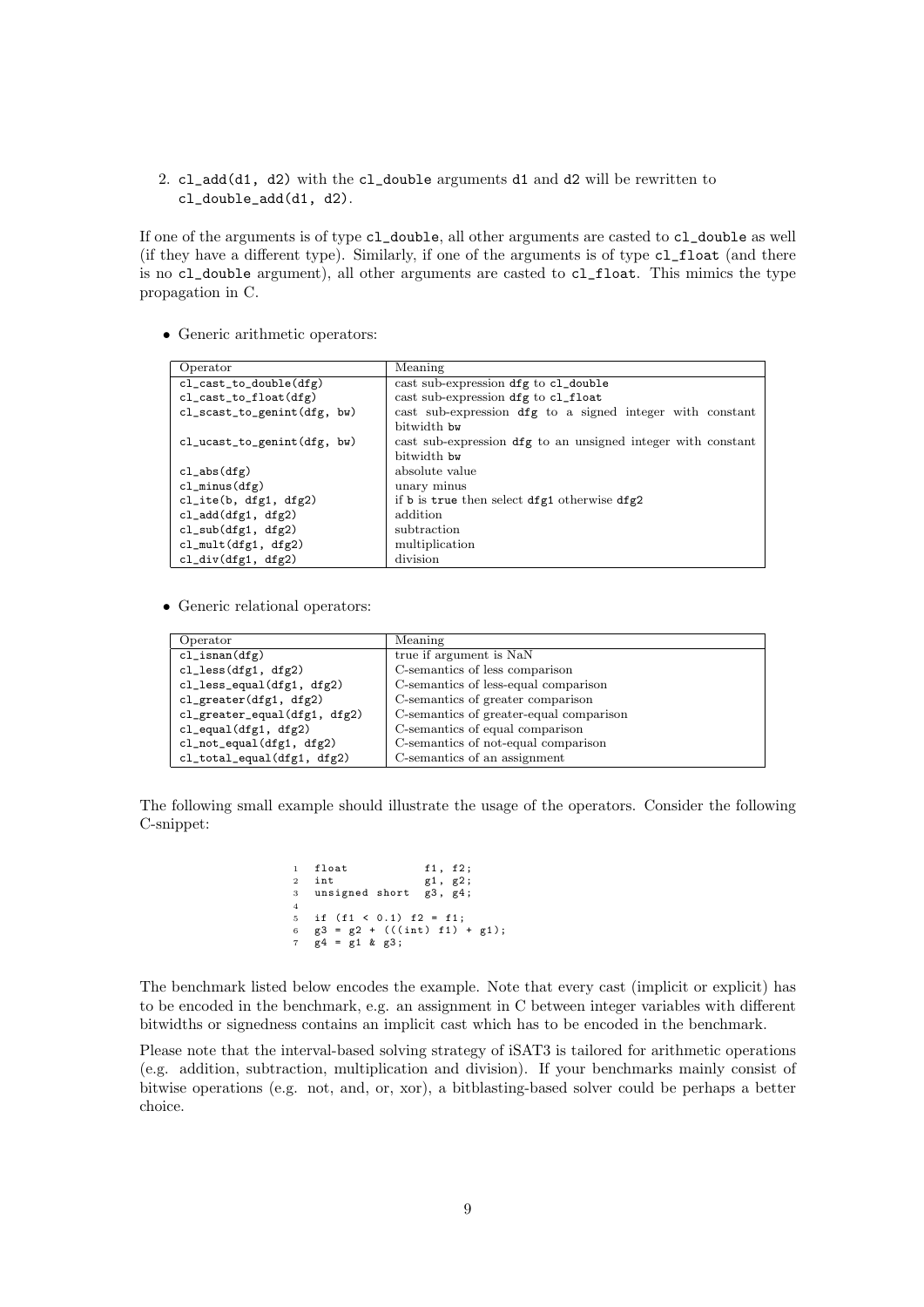```
1 DECL<br>2
              cl_float [cl_float_neginf, cl_float_posinf] f1, f2;
3 cl_genint [ cl_sint 32_min, cl_sint 32_max ] g1, g2;
 4 cl_genint [ cl_uint16_min, cl_uint16_max ] g3, g4;
5
6 EXPR
7 -- for better readability some subexpressions are defined here
8 define float01 = cl_float_constant (0x1.99999ap-4);<br>9 define cast1 = cl_genint_scast_float(f1, cl_geni
9 define cast1 = cl_genint_scast_float (f1, cl_genint_constant (32));<br>10 define add1 = cl genint add(cast1, g1);
                                 = cl\_genint\_add(cast1, g1);11 define cast2 = cl_genint_scast (add1, cl_genint_constant (32));
12 define add2 = cl_genint_add (g2 , cast2 );
13 define cast3 = cl_genint_ucast ( add2 , cl_genint_constant (16));
14 define aand1 = cl_genint_saand (g1 , g3 , cl_genint_constant (32));
15 define cast4 = cl_genint_ucast ( aand1 , cl_genint_constant (16));
16
17 -- if (f1 \le 0.1) f2 = f1;
18 cl_float_less (f1, float01) -> cl_float_total_equal (f2, f1);
19
20 -93 = 92 + (((int) f1) + g1);<br>21 -21 = 92 + (d1 + 91)cl_genint_total_equal (g3, cast3);
22
23 -- g4 = g1 & g3;<br>24 cl genint total
              cl\_genint\_total\_equal ( g4 , \; cast4 );
```
## 2.4 How iSAT3 works

To be able to interprete iSAT3's output and the tool options presented in the next section you need some basic understanding of how the tool works internally. For further details regarding the iSAT algorithm refer to  $[FHT^{+}07]$  and regarding iSAT3 internals refer to  $[SKB13]$ . The iSAT3 solver performs a backtrack search to prune the search space until it is left with a 'sufficiently small' portion of the search space for which it cannot derive any contradiction with respect to the constraints occuring in the input formula.

Initially, the search space consists of the cartesian product of the ranges of all variables occuring in the formula to be solved. Just like an ordinary (purely Boolean) SAT solver, iSAT3 operates by alternating between two steps:

- The *decision step* involves selecting a variable 'blindly', splitting its current interval (e.g. by using the midpoint of the interval as split point) and temporarily discarding either the lower or the upper part of the interval from the search. The solver will ignore the discarded part of the search space until the decision is undone by backtracking.
- Each decision is followed by a *deduction step* in which the solver applies a set of deduction rules that explore all the consequences of the previous decision. Informally speaking, the deduction rules carve away portions of the search space that contain non-solutions only.

Assume, for example, that the input formula consists of the single constraint  $x \cdot y = 8$  and initially  $x \in [2, 4]$  and  $y \in [2, 4]$  holds. The solver might now decide to split the interval of x by assigning the new lower bound  $x \geq 3$  to x. In the subsequent deduction phase, the solver will deduce that, due to the increased lower bound of x, the upper bound of y can be reduced to  $\frac{8}{3}$  because for all other values of y the constraint  $x \cdot y = 8$  is violated. After asserting  $y \leq \frac{8}{3}$ , thereby contracting the search space to  $[3,4] \times [2,\frac{8}{3}]$ , no further deductions are possible, and the solver goes on with taking the next decision. Deduction may also yield a conflict, i.e. a variable whose interval is empty, indicating the need to backtrack.

To enforce termination of the algorithm, the solver only selects a variable  $x$  for splitting if the width  $\bar{x}-x$  of its interval  $[x,\bar{x}]$  is above a certain threshold  $\varepsilon$ , which we call minimal splitting width. Furthermore, the solver discards a (non-conflicting) deduced bound if it only yields a comparatively small progress with respect to the bound already in place. More precisely, a deduced lower (upper) bound  $b_d$  is ignored if  $|b_c-b_d| \leq \delta_{\text{abs}}$ , where  $b_c$  is the current lower (upper) bound of the respective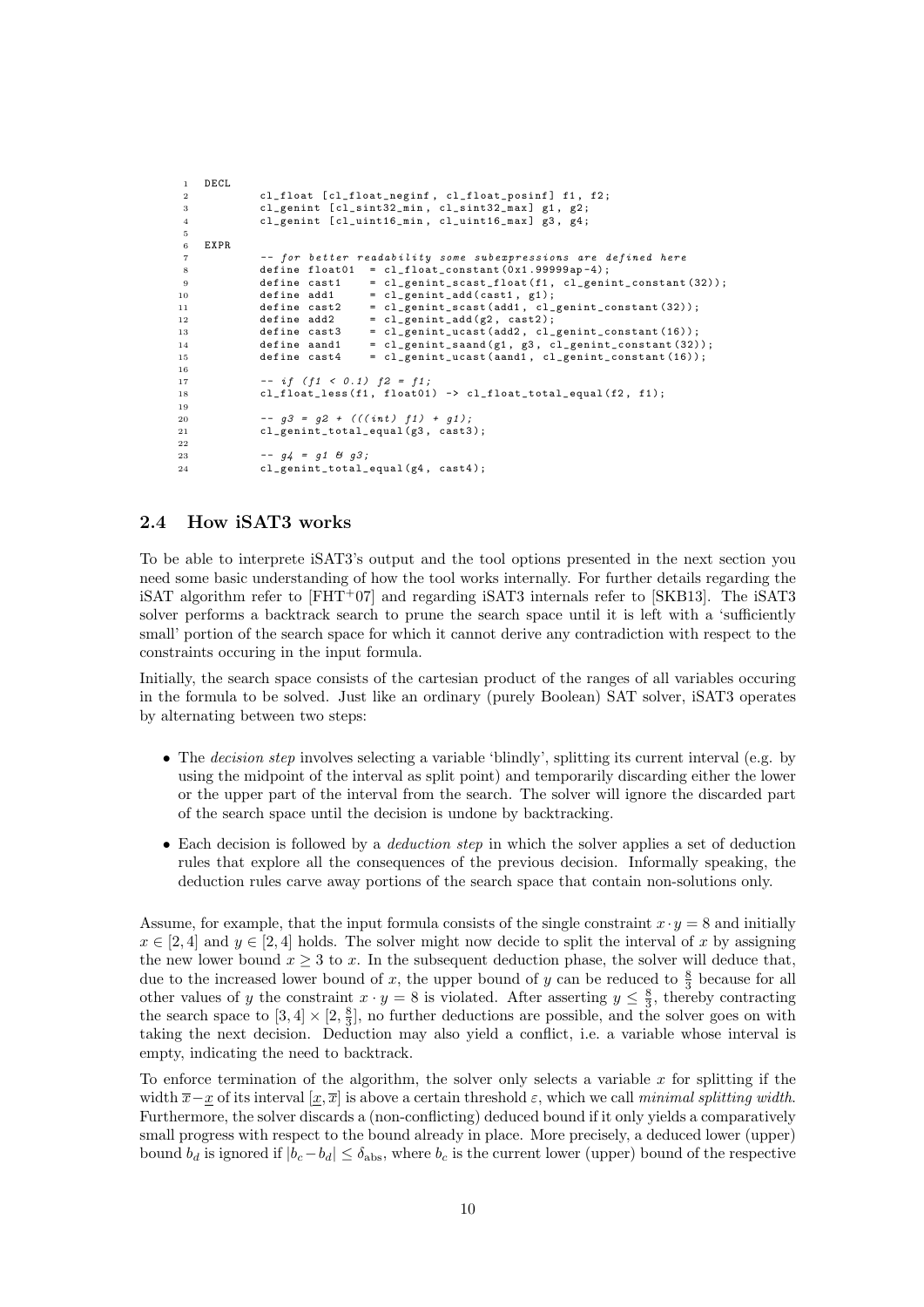variable and  $\delta_{\text{abs}}$  is a parameter which we call minimum progress. The values of  $\varepsilon$  and  $\delta$  can be set with the command-line options  $-\text{msw}$  and  $-\text{mpr}$ .

These measures taken to enforce termination have some consequences which are important to understand:

- If iSAT3 terminates with result 'UNSATISFIABLE', then assuming that there are no bugs in the implementation  $-$  you can be sure, that the formula is actually unsatisfiable.
- If the tool outputs result 'SATISFIABLE', then the input formula is satisfiable.

We note however that iSAT3 is in general not able to compute a definite answer for all input formulae. This is due to the fact that interval arithmetic combined with splitting (floatingpoint) intervals yields a highly incomplete deduction calculus. We are currently working on techniques to certify satisfiability in more cases.

• As mentioned before, iSAT3 cannot decide all given formulae due to the methods employed. To nevertheless provide termination with at least some quantitative result, the tool may stop with result CANDIDATE SOLUTION. This means that for the given parameters  $\varepsilon$  and  $\delta_{\text{abs}}$  the solver could not detect any conflicts within the reported interval valuation. It does not mean, however, that the box actually contains a solution, but it can be seen as an *approximative* solution wrt. parameters  $\varepsilon$  and  $\delta_{\text{abs}}$ . Actually, in most cases there will be a solution within the box or at least nearby. If you think that iSAT3 has reported a spurious solution you should re-run the solver with smaller  $\varepsilon$  and  $\delta_{\text{abs}}$  in order to confirm (or to refute) the previous result.

# 2.5 Tool Options

The options influence the solver behavior and thereby its performance. Understanding the solving algorithm on the abstract level described in the previous section is important when using most of the options listed below.

#### 2.5.1 General Options

These options are the ones you will most certainly want to experiment with when solving your models.

- --msw Set the minimum splitting width, i.e. iSAT3 will not split intervals if their current width is below this threshold.
- --mpr Set the absolute progress. Deduced consistent bounds that refine the valuation by less than this value are neglected.
- --extended-hys-syntax Enable support for exp2, exp10, log, log2 and log10. Without this option these strings are treated as variable names.

#### 2.5.2 Print Options

Print options only affect the output of the solver, not the actual solving process.

- -v increase verbosity level (without -v iSAT3 will only give a very brief output).
- --print-hex all numbers are outputted in hexadecimal format. This might be interesting to get a bit-precise representation of floating-point numbers. You may also use such numbers in the input files given to iSAT3.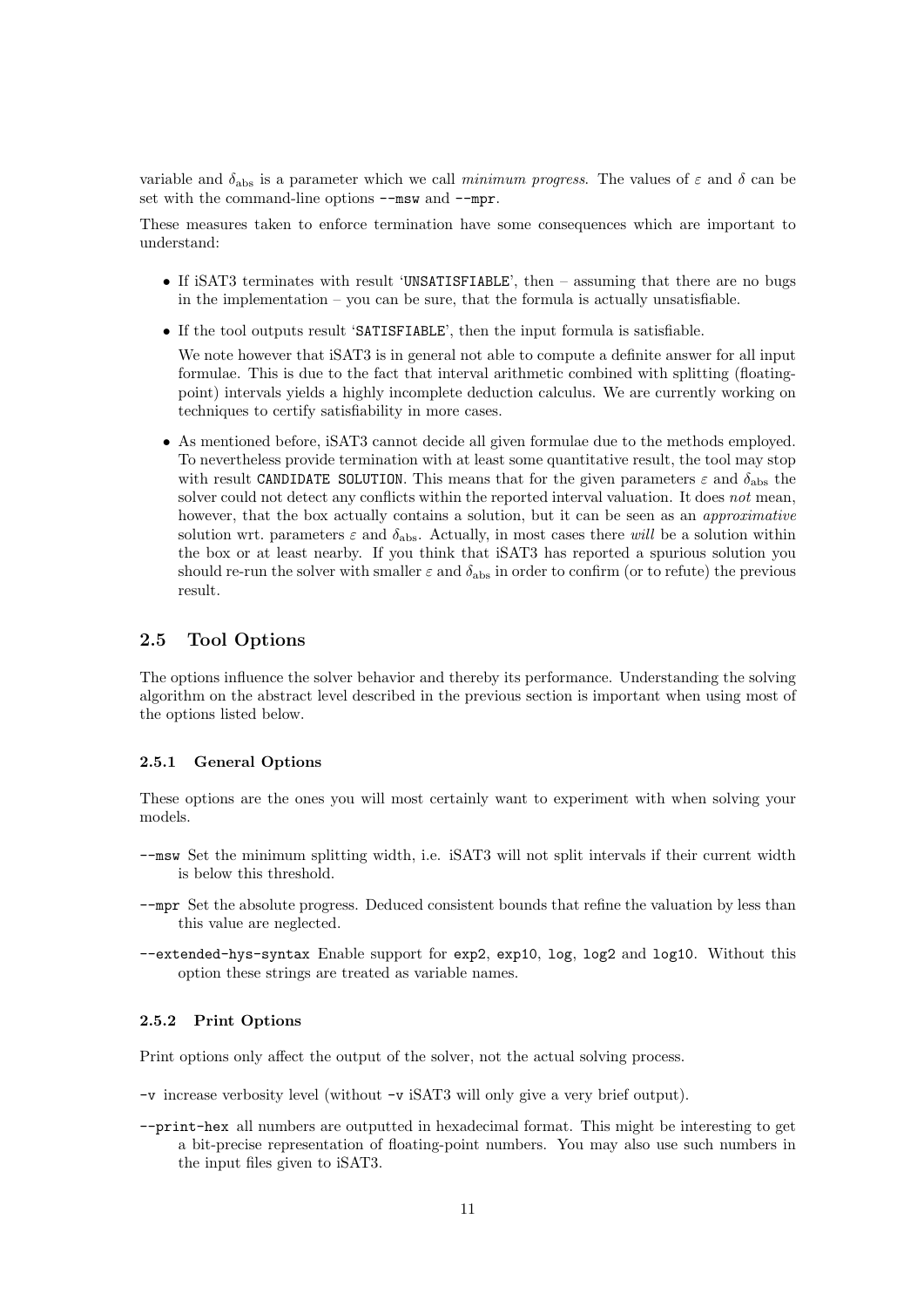#### 2.5.3 BMC-related Options

The BMC-related options refer only to input formulae in the bounded model checking format. They have no influence on the solver's behavior if the formula is given in the EXPR format.

- --start-depth The first unwinding depth for which a BMC formula is generated and checked for satisfiability.
- --max-depth The last unwinding depth for which a BMC formula is generated and checked for satisfiability.

# 3 The iSAT3 Library

The iSAT3 library provides a C-API (also usable in  $C_{++}$ ). The following code snippets will give an idea how the API should be used. Please look also at the example program example.c which is contained in the isat3.tar.bz2 file. Please note that the library interface does not provide the new operators for accurate floating-point reasoning at the moment.

# 3.1 Creating a solver instance

Before using the library you have to call isat3\_setup() once. Before your program exits, you should call isat3\_cleanup() once. The function isat3\_init() will return a new instance of iSAT3. An solver instance is needed to create a formula, solve it and asking for a solution – if there is any. A formula is created with the help of isat3\_nodes. Every solver instance is independent of other already created instances. If you use multiple instances at the same time, be careful to not mix isat3\_nodes from different instances. If an instance is not needed any more, use isat3 deinit() to destroy it. The following listing shows the basic steps of setting up the iSAT3 library and creating an iSAT3 instance.

```
1 # include < stdio .h >
 \overline{2}3 # include " isat3 .h"
 4
      void do_something (int parameter)
 6 \qquad \qquad \qquad \qquad \qquad \qquad \qquad \qquad \qquad \qquad \qquad \qquad \qquad \qquad \qquad \qquad \qquad \qquad \qquad \qquad \qquad \qquad \qquad \qquad \qquad \qquad \qquad \qquad \qquad \qquad \qquad \qquad \qquad \qquad \qquad \qquad \qquadstruct isat3 *is3 = isat3_init (NULL);
 8
9 /* ... create a formula and solve it ... */
\begin{array}{c} 10 \\ 11 \end{array}isat3_deinit (is3);
12 }
13
14 int main ( void )
15 {
16 isat3_setup();
17 do_something (0);
18 do_something (1);<br>19 do something (2):
                    do_something (2);
20
21 /* \ldots */22
23 isat3_cleanup();<br>24 return (0):
                    return (0);25 }
```
# 3.2 Creating a formula

A formula is created with the help of isat3\_nodes. Starting with the variables the formula is build bottom-up. For example the constraint  $x + y * z < 7$ ; can be created with these four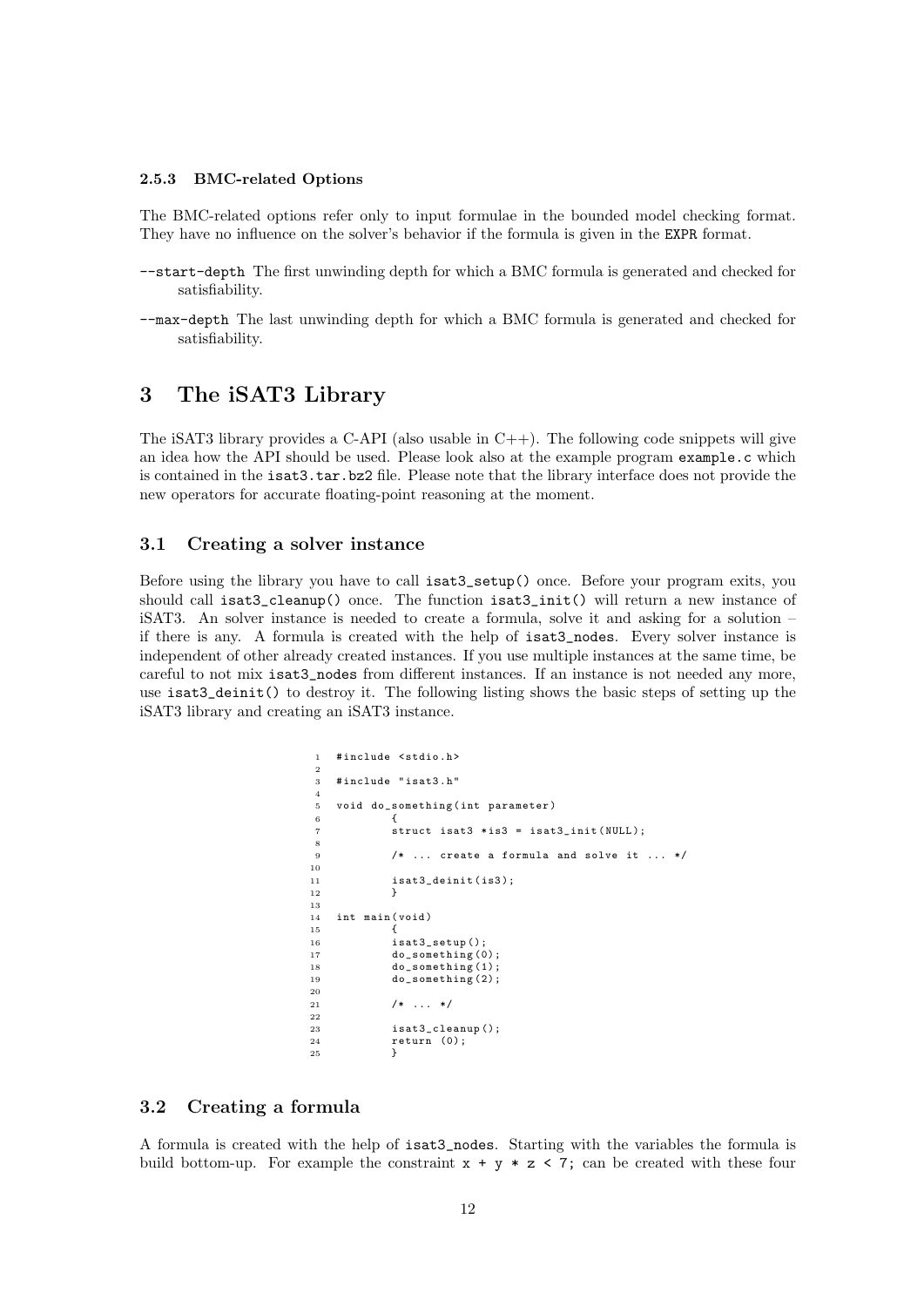steps:

- 1. create sub-formula for  $(y * z)$ , the associated isat3\_node is t1
- 2. create sub-formula for  $(x + t1)$ , the associated isat3\_node is t2
- 3. create an integer constant 7, the associated isat3\_node is c1
- 4. create sub-formula for (t2 < c1), the associated isat3\_node is t3

If sub-formulas are no longer needed you may destroy the reference to them with isat3\_node\_destroy().

```
1 struct isat3 *is3;<br>2 struct isat3_node *b, *x, *y, *z;
    struct isat3_node<br>struct isat3_node
 3 struct isat3_node *t1, *t2, *t3, *t4, *t5, *t6;<br>4 struct isat3_node *t1, *t2, *c3;
    \begin{array}{ccc} \texttt{struct} & \texttt{isat3\_node} & *c1 \,,\; *c3 \,, \\\texttt{struct} & \texttt{isat3\_node} & *expr \,; \end{array}5 struct isat3_node
 6
 7 is3 = isat3_init (NULL);
 8
 9 /*
10 \times \text{DECL}<br>11 \times \text{bool}11 * boole b;<br>12 * int [-10]* int [-10, 10] x, y, z;
13 \times l14
15 b = isat3_node_create_variable_boole ( is3 , "b" );
16
17 x = isat3_node_create_variable_integer ( is3 , "x" , -10 , 10);
18 y = isat3_node_create_variable_integer ( is3 , "y" , -10 , 10);
19 z = isat3_node_create_variable_integer ( is3 , "z" , -10 , 10);
20
21 /*
22 * EXPR<br>23 * \overline{x} + \overline{y}23 * x + y * z < 7;
24 * b or (x^2 = 4);25 */
26
27 t1 = isat3_node_create_binary_operation (is3, ISAT3_NODE_BOP_MUL, y, z);<br>28 t2 = isat3 node create binary operation (is3, ISAT3 NODE BOP ADD, x, t1)
     t2 = isat3_node_create_binary_operation (is3, ISAT3_NODE_BOP_ADD, x, t1);
29 c1 = isat3_node_create_constant_integer(is3, 7);<br>30 t3 = isat3_node_create_binary_operation(is3, ISA
     t3 = isat3_node_create_binary_operation (is3, ISAT3_NODE_BOP_LESS, t2, c1);
31
32 c2 = isat3_node_create_constant_integer ( is3 , 2);
33 t4 = isat3_node_create_binary_operation (is3, ISAT3_NODE_BOP_POWER, x, c2);<br>34 c3 = isat3_node_create_constant_integer (is3, 4);
     c3 = isat3-node\_create\_constant\_integer(is3, 4);35 t5 = isat3_node_create_binary_operation ( is3 , ISAT3_NODE_BOP_EQUAL , t4 , c3 );
36 t6 = isat3_node_create_binary_operation ( is3 , ISAT3_NODE_BOP_OR , b , t5 );
37
38 expr = isat3_node_create_binary_operation ( is3 , ISAT3_NODE_BOP_AND , t3 , t6 );
39
40 /* destroy temporary nodes , not needed any more */
41
42 isat3_node_destroy ( is3 , t6 );
43 isat3_node_destroy ( is3 , t5 );
44 isat3_node_destroy ( is3 , t4 );
45 isat3_node_destroy(is3, t3);
46 isat3_node_destroy(is3, t2);<br>47 isat3 node destroy(is3, t1);
47 isat3_node_destroy(is3, t1);<br>48 isat3_node_destroy(is3, c3);
48 isat3_node_destroy(is3, c3);<br>49 isat3_node_destroy(is3, c2);
     isat3_node_destroy(is3, c2);
50 isat3_node_destroy(is3, c1);
51
52 /* ... solving ... */
53
54 isat3_deinit(is3);
```
The function isat3\_node\_create\_unary\_operation() creates unary operations of the following types:

| 'arameter                | peration                                                              |
|--------------------------|-----------------------------------------------------------------------|
| ISAT3_NODE_UOP_<br>PRIME | o create a primed variable in TRANS<br>(for example<br>$- - -$<br>to. |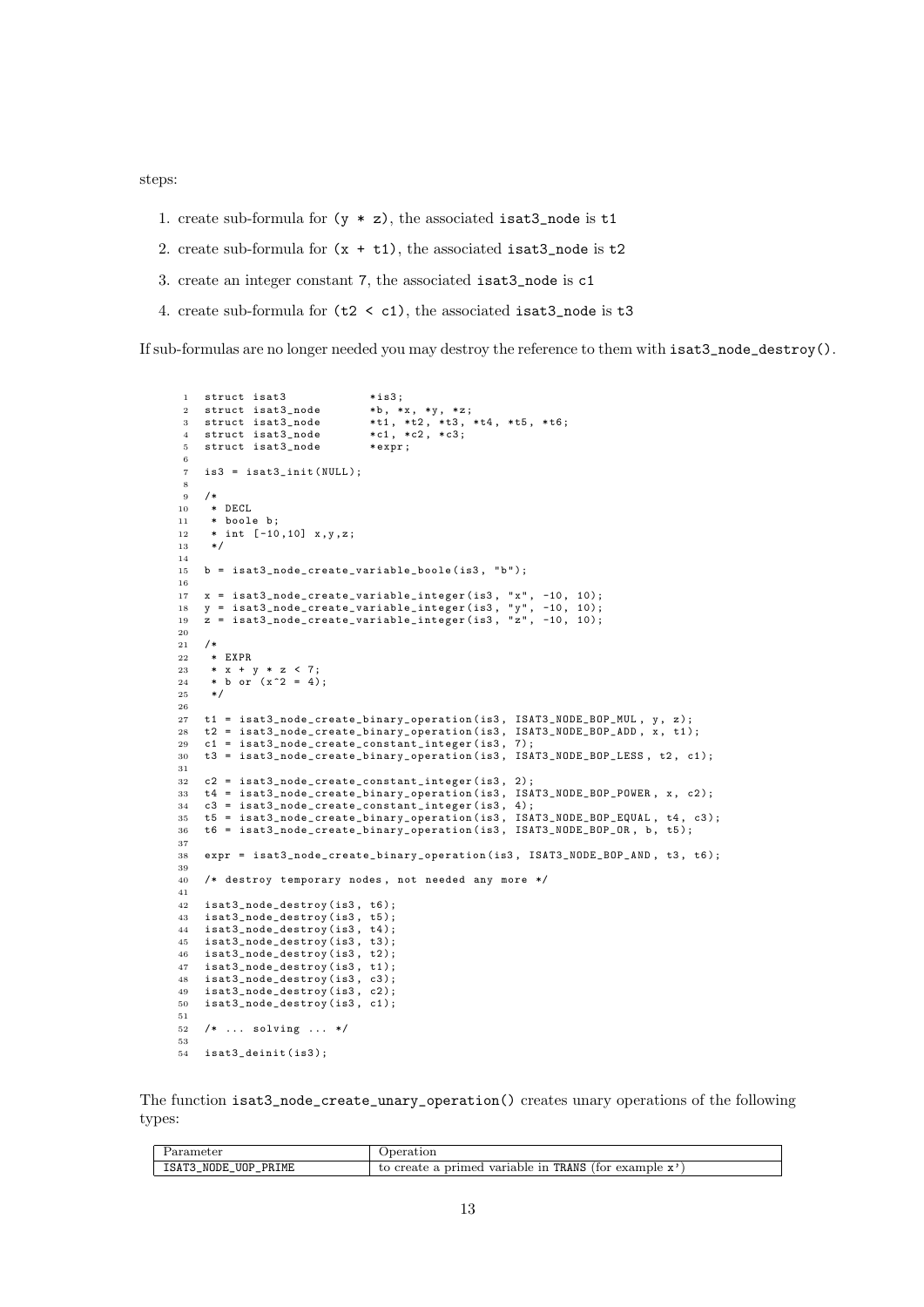| Parameter            | Operation                               |
|----------------------|-----------------------------------------|
| ISAT3_NODE_UOP_NOT   | boolean negation                        |
| ISAT3_NODE_UOP_ABS   | absolute value                          |
| ISAT3_NODE_UOP_MINUS | unary minus                             |
| ISAT3_NODE_UOP_SIN   | sine (unit: radian)                     |
| ISAT3_NODE_UOP_COS   | cosine (unit: radian)                   |
| ISAT3_NODE_UOP_EXP   | exponential function regarding base $e$ |
| ISAT3_NODE_UOP_EXP2  | exponential function regarding base 2   |
| ISAT3_NODE_UOP_EXP10 | exponential function regarding base 10  |
| ISAT3_NODE_UOP_LOG   | logarithmic function regarding base $e$ |
| ISAT3_NODE_UOP_LOG2  | logarithmic function regarding base 2   |
| ISAT3_NODE_UOP_LOG10 | logarithmic function regarding base 10  |

The function isat3\_node\_create\_binary\_operation() creates binary operations of the following types:

| Parameter                    | Operation                                                              |
|------------------------------|------------------------------------------------------------------------|
| ISAT3_NODE_BOP_AND           | conjunction                                                            |
| ISAT3_NODE_BOP_NAND          | negated and                                                            |
| ISAT3_NODE_BOP_OR            | disjunction                                                            |
| ISAT3_NODE_BOP_NOR           | negated or                                                             |
| ISAT3_NODE_BOP_XOR           | exclusive or                                                           |
| ISAT3_NODE_BOP_XNOR          | negated xor, <i>i.e.</i> equivalence                                   |
| ISAT3_NODE_BOP_IMPLIES       | implication                                                            |
| ISAT3_NODE_BOP_IFF           | equivalence                                                            |
| ISAT3_NODE_BOP_LESS          | <                                                                      |
| ISAT3_NODE_BOP_LESS_EQUAL    | $\leq$                                                                 |
| ISAT3_NODE_BOP_GREATER       | ⋗                                                                      |
| ISAT3_NODE_BOP_GREATER_EQUAL | $>=$                                                                   |
| ISAT3_NODE_BOP_EQUAL         | =                                                                      |
| ISAT3_NODE_BOP_NOT_EQUAL     | $!=$                                                                   |
| ISAT3_NODE_BOP_MIN           | minimum                                                                |
| ISAT3_NODE_BOP_MAX           | maximum                                                                |
| ISAT3_NODE_BOP_ADD           | addition                                                               |
| ISAT3_NODE_BOP_SUB           | subtraction                                                            |
| ISAT3_NODE_BOP_MULT          | multiplication                                                         |
| ISAT3_NODE_BOP_POWER         | <i>nth</i> power, <i>n</i> (2nd argument) has to be an integer $n > 0$ |
| ISAT3_NODE_BOP_ROOT          | <i>nth</i> root, <i>n</i> (2nd argument) has to be an integer $n > 1$  |

For easier creation of nodes with three (ternary) to nine (nonary) arguments, the functions  $\mathtt{isat3\_node\_create\_ternary\_operation(), \ldots, isat3\_node\_create\_nonary\_operation() \text{ may}}$ be used. The created nodes are of the following types:

| Parameter           | Operation                            |
|---------------------|--------------------------------------|
| ISAT3_NODE_NOP_AND  | conjunction                          |
| ISAT3_NODE_NOP_NAND | negated and                          |
| ISAT3_NODE_NOP_OR   | disjunction                          |
| ISAT3_NODE_NOP_NOR  | negated or                           |
| ISAT3_NODE_NOP_XOR  | exclusive or                         |
| ISAT3_NODE_NOP_XNOR | negated xor, <i>i.e.</i> equivalence |
| ISAT3_NODE_NOP_ADD  | addition                             |
| ISAT3_NODE_NOP_MULT | multiplication                       |

Please consult isat3.h for the detailed function declarations.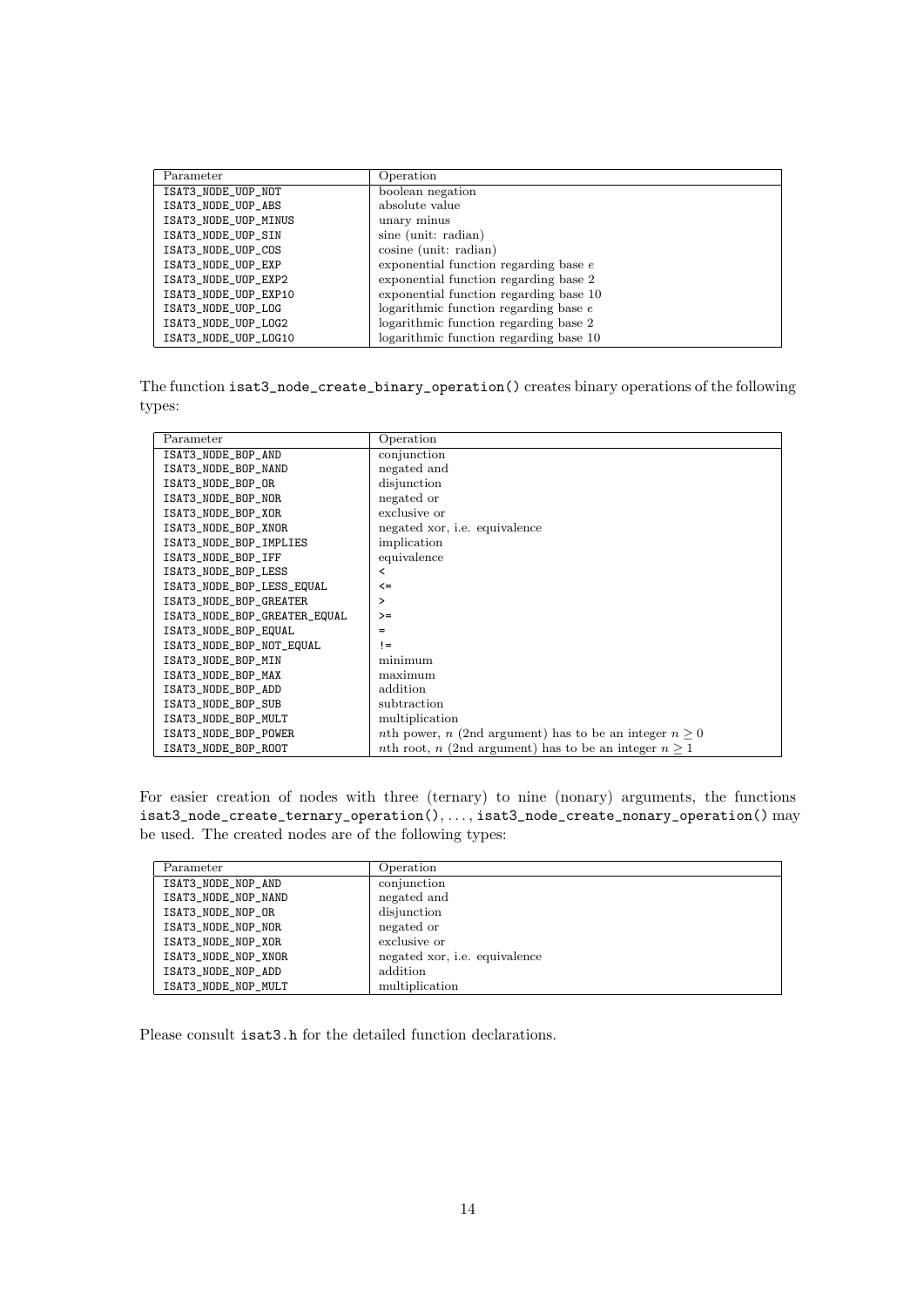# 3.3 Solving

The two different operation modes of the binary, namely (1) satisfiability checking of a single formula or (2) finding a trace of a hybrid system via bounded model checking (BMC) are also supported through the library interface.

## 3.3.1 Single Formula Mode

```
1 struct isat3 * is3;
 2 struct isat3_node * * expr;
 3 i3_type_t result;<br>
4 i3_type_t result;
 4 i3_type_t result;<br>5 i3_truthval_t truthval;
 5 i3_truthval_t<br>6 i3_bool_t
                                    1b_is_striot, ub_is_striot;<br>1b, ub;7 \quad \texttt{i3\_double\_t}8
9 is3 = isat3_init ( NULL );
10
11 /* declare variables */
12
13 b = isat3_node_create_variable_boole(is3, "b");<br>14 x = isat3_node_create_variable_float(is3, "x", -100, 1000);
15
16 /* ... create expr ... */
17
18 /*<br>19 * expr
19 * expr is the node representing the formula to be solved<br>20 * corresponding to EXPR in a hystiles
      * corresponding to EXPR in a . hys files<br>* timeout in micro-seconds
21 * timeout in micro-seconds<br>22 * result could be ISAT3 R
22 * result could be ISAT3_RESULT_UNKNOWN , ISAT3_RESULT_UNSAT ,
23 * ISAT3_RESULT_SAT, ...<br>24 */
      * /
25
26 result = isat3_solve_expr ( is3 , expr , timeout );
27
28 /* get solution or candidate solution */
29
30 if ((isat3_result_contains_possible_solution(result)) ||<br>31 (isat3_result_contains_solution(result)))
                (isat3_result_contains_solution(result)))
\begin{array}{c} 32 \\ 33 \end{array}truthval = isat3_get_truth_value(is3, b, 0);
34
35 /*
36 * truthval could be I3_TRUTHVAL_FALSE , I3_TRUTHVAL_TRUE or
                 37 * I3_TRUTHVAL_UNDEF
38 */
\overline{2}9940 lb_is_strict = isat3_is_lower_bound_strict (is3, x, 0);
41 ub_is_strict = isat3_is_upper_bound_strict ( is3 , x , 0);
42 lb = isat3_get_lower_bound ( is3 , x , 0);
43 ub = isat3.get\_upper\_bound(is3, x, 0);44
45 /* print the result for x */
46
47 printf ("\frac{1}{8}s:
\frac{1}{4}s 1.40 f ,
\frac{1}{4}.40 f ,
\frac{1}{4} is at 3_node_get_variable_na
48 isat3_node_get_variable_name(is3, x),<br>
49 lb_is_strict ? "(" : "[",
\begin{array}{ccc} 50 & & \text{lb} \\ 51 & & \text{ub} \end{array}\begin{array}{ccc} 51 & & \text{ub} \\ 52 & & \text{ub} \end{array}ub_is\_strict ? ")" : "]");
53 }
\begin{array}{c} 54 \\ 55 \end{array}/* \ldots */56
57 isat3_deinit(is3);
```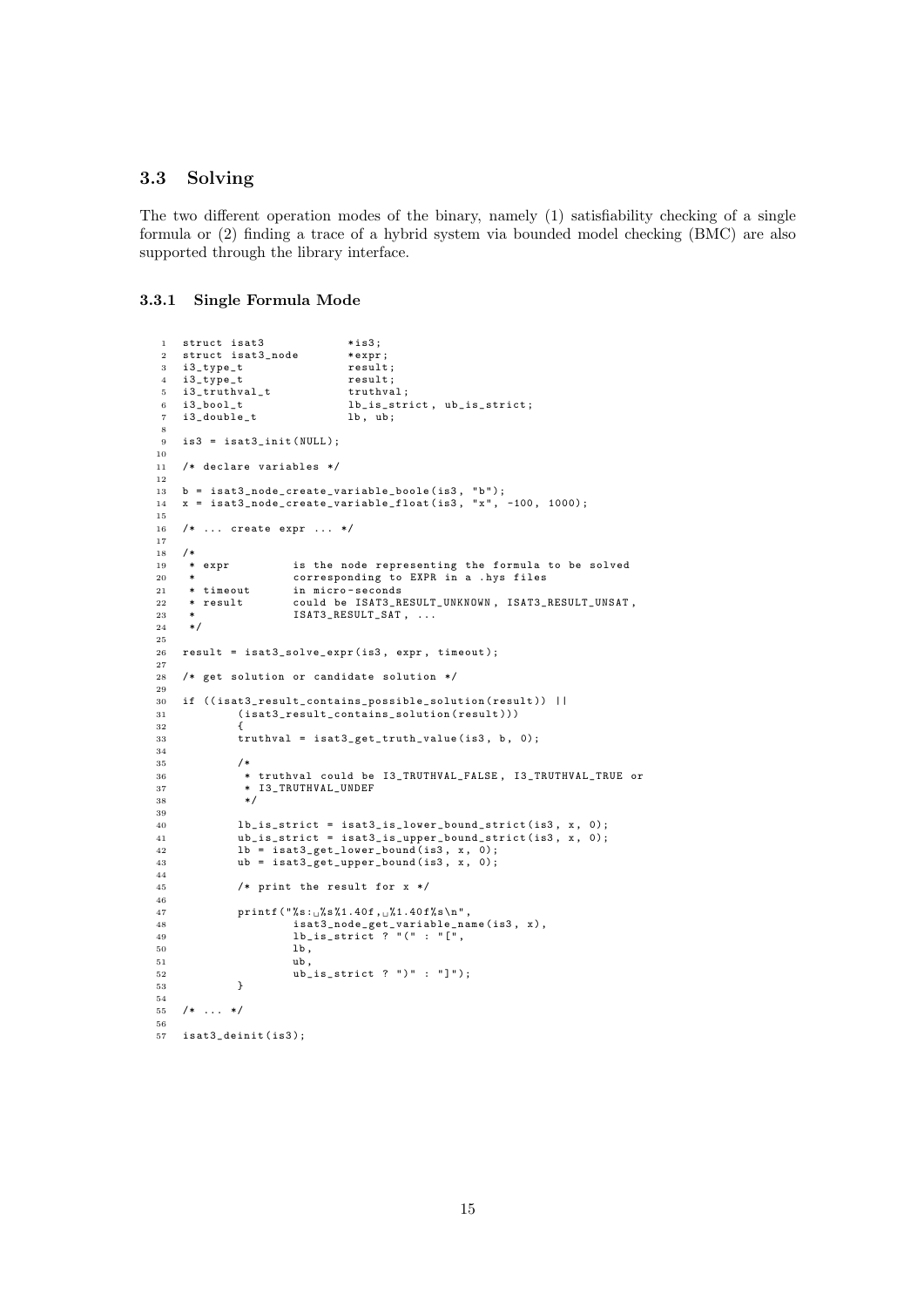## 3.3.2 Bounded Model Checking Mode

```
1 struct isat3 *is3;<br>2 struct isat3 node *b. *x:
2 struct isat3_node *b, *x<br>3 struct isat3 node *expr:
   struct isat3 node
4 i3_truthval_t truthval;<br>5 i3 bool t 1b is str
5 i3_bool_t lb_is_strict, ub_is_strict;<br>6 i3_double_t lb, ub;
   i3_double_t<br>i3_tframe_t lb, ub;<br>i3_tframe_t t, tframe;
   i3_tframe_t
 8
9 is3 = isat3 init ( NULL ):
10
11 /* declare variables */
12
13 b = isat3_node_create_variable_boole(is3, "b");<br>14 x = isat3_node_create_variable_float(is3, "x", -100, 1000);
15
16 /* ... create init, trans, target ... */
17
\begin{array}{cc} 18 & /* \\ 19 & * \end{array}<sup>19</sup> * init, trans, target nodes representing the sub-formulas of INIT, TRANS,<br><sup>20</sup> *20 * TARGET<br>21 * start tframe before
21 * start_tframe before solving unroll up to this time frame
     * max_tframe unroll not more than this number of time frames<br>* timeout in micro-seconds
23 * timeout in micro-seconds<br>24 * result could be ISAT3_R
24 * result could be ISAT3_RESULT_UNKNOWN , ISAT3_RESULT_UNSAT ,
                                ISAT3_RESULT_SAT, ...
26 */
2728 result = isat3_solve_bmc ( is3 , init , trans , target , start_tframe , end_tframe , timeout );
29
30 /* get solution or candidate solution */
31
32 if ((isat3\_result\_contains\_possible\_solution (result)) ||<br>33 (isat3 result contains solution (result)))
             (isat3\_result\_contains\_solution\ (result)))34 {
35 tframe = isat3_get_tframe ( is3 );
36 for (t = 0; t <= tframe ; t ++)
37 \qquad \qquad38 truthval = isat3_get_truth_value(is3, b, t);
39
40 /*
41 * truthval could be I3_TRUTHVAL_FALSE , I3_TRUTHVAL_TRUE or
42 * I3_TRUTHVAL_UNDEF<br>43 */
43 *44
45 lb_is_strict = isat3_is_lower_bound_strict ( is3 , x , t );
46 ub_is_strict = isat3_is_upper_bound_strict ( is3 , x , t );
47 lb = isat3_get_lower_bound (is3, x, t);
48 ub = isat3_get_upper_bound (is3, x, t);
49
50 /* print the result for x */
51
52 printf ("%s@%d:~f_0$s%1.40f,~f1.40f%s\n",
53 isat3_node_get_variable_name (is3, x),
54 tframe,<br>55 lb_is_s
                                1b_is_strict ? "(" : "[",
56 lb, 1b, 1b, 1b, 1b, 1b, 1b, 1b, 1b, 1b, 1b, 1c57 ub,
58 <br>
\begin{array}{ccc} \text{ub}^{-} & \text{is} \text{strict} & ? \text{''} : \text{''} \text{''} \\ 59 & & \end{array}59 }
60 }
61
62 /* ... */
63
64 isat3_deinit ( is3 );
```
#### 3.3.3 Incremental Solving

The functions isat3\_solve\_expr() and isat3\_solve\_bmc() start the solver every time from scratch. If you want to solve a set of formulas with common sub-formulas, it is more beneficial to use incremental solving. You create constraints as before. With the function isat3\_add\_constraint() you add the them to the set of constraints to be solved with isat3\_solve\_constraints(). Every call to isat3\_solve\_constraints() will re-use conflict-clauses learnt during previous calls.